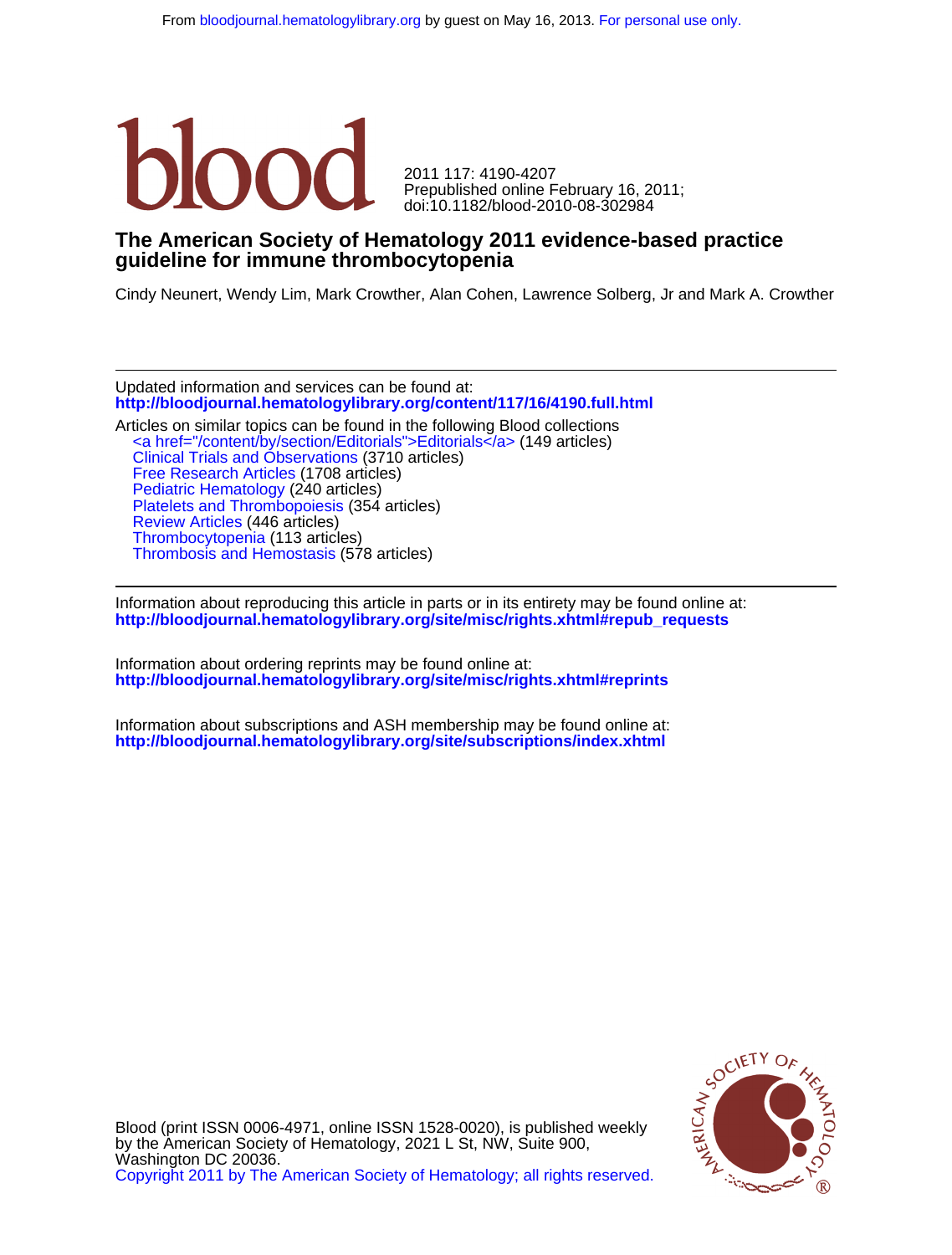# **Review article**

# The American Society of Hematology 2011 evidence-based practice guideline for immune thrombocytopenia

\*Cindy Neunert,<sup>1</sup> \*Wendy Lim,<sup>2</sup> Mark Crowther,<sup>3</sup> Alan Cohen,<sup>4</sup> Lawrence Solberg Jr,<sup>5</sup> and Mark A. Crowther<sup>2</sup>

1University of Texas, Southwestern Medical Center, Dallas, TX; 2McMaster University, Hamilton, ON; 3Worcestershire Royal Hospital, Worcester, United Kingdom; 4Children's Hospital of Philadelphia, Philadelphia, PA; and 5Mayo Clinic, Jacksonville, FL

**Immune thrombocytopenia (ITP) is commonly encountered in clinical practice. In 1996 the American Society of Hematology published a landmark guidance paper designed to assist clinicians in the management of this disorder. Since 1996 there have been numerous advances in the management of both adult and pediatric ITP. These changes mandated an update in the guidelines. This guideline uses a rigorous, evidence-based approach to the location, interpretation, and presentation**

**of the available evidence. We have endeavored to identify, abstract, and present all available methodologically rigorous data informing the treatment of ITP. We provide evidence-based treatment recommendations using the GRADE system in those areas in which such evidence exists. We do not provide evidence in those areas in which evidence is lacking, or is of lower quality—interested readers are referred to a number of recent, consensus-based recommendations for**

**expert opinion in these clinical areas. Our review identified the need for additional studies in many key areas of the therapy of ITP such as comparative studies of "front-line" therapy for ITP, the management of serious bleeding in patients with ITP, and studies that will provide guidance about which therapy should be used as salvage therapy for patients after failure of a first-line intervention. (***Blood***. 2011;117(16):4190-4207)**

## **Introduction**

Immune thrombocytopenia (ITP) is characterized by isolated thrombocytopenia often occurring in the absence of identifiable and specific precipitants. In 1996 the American Society of Hematology (ASH) published a comprehensive guideline on this disorder,<sup>1</sup> which has become the reference standard for the diagnosis and treatment of the disease. However, given important recent advances in both the definition and treatment of ITP, an update of the guideline is required. This document summarizes the literature describing the diagnosis and management of ITP focusing on changes since the publication of the initial guideline in 1996. In this guideline we have performed comprehensive literature reviews and have presented the evidence using the GRADE system, which categorizes evidence based on the quality of the contributing evidence and the strength that the evidence brings to the recommendations.2 We have attempted to keep our literature review and recommendations practical and concise and have limited our recommendations to those areas with sufficient evidence. In other areas we do not provide recommendations; readers requiring a more in-depth review are referred to recent consensus-based guidelines, which does present recommendations in areas where strong evidence is lacking.3,4 We provide recommendations for patients with both primary and selected secondary forms of ITP. We do not provide recommendations for neonatal ITP. Overall, we have noted a lack of good-quality evidence in many areas of concern for physicians involved in the day-to-day management of patients with ITP. These areas include the management of bleeding in patients with ITP, evidence to guide second-line therapies in children and adults, evidence to guide the timing of splenectomy, and evidence to support platelet thresholds at which interventions

(including the use of antiplatelet agents) are safe. We encourage publication of observational data and clinical trials to provide evidence to guide therapy in these areas. A condensed summary of recommendations is provided in Table 1.

## **Nomenclature and diagnosis**

The disease and its most widely accepted abbreviation, ITP, has variably been defined as "immune thrombocytopenic purpura," "idiopathic thrombocytopenic purpura," and, most recently, "immune thrombocytopenia."5 It is an autoimmune disorder characterized by immunologic destruction of otherwise normal platelets most commonly occurring in response to an unknown stimulus. ITP may occur in isolation (primary) or in association with other disorders (secondary). Secondary causes include autoimmune diseases (particularly the antiphospholipid antibody syndrome), viral infections (including hepatitis C [HCV] and human immunodeficiency virus [HIV]), and certain drugs (Table 2). Historically, ITP was believed to be caused by increased platelet destruction at a rate that exceeded production by a compensating bone marrow. New knowledge has questioned this model, providing evidence that platelet production is also decreased in many patients with ITP.6

An International Working Group (IWG) consensus panel of both adult and pediatric experts in ITP recently provided guidance on terminology, definitions, and outcome criteria for this disorder.7 Primary ITP was defined by the IWG as a platelet count less than  $100 \times 10^9$ /L in the absence of other causes or disorders that may be

\*C.N. and W.L. contributed equally to this work.

© 2011 by The American Society of Hematology

Submitted August 20, 2010; accepted January 18, 2011. Prepublished online as *Blood* First Edition paper, February 16, 2011; DOI: 10.1182/blood-2010-08- 302984.

The online version of this article contains a data supplement.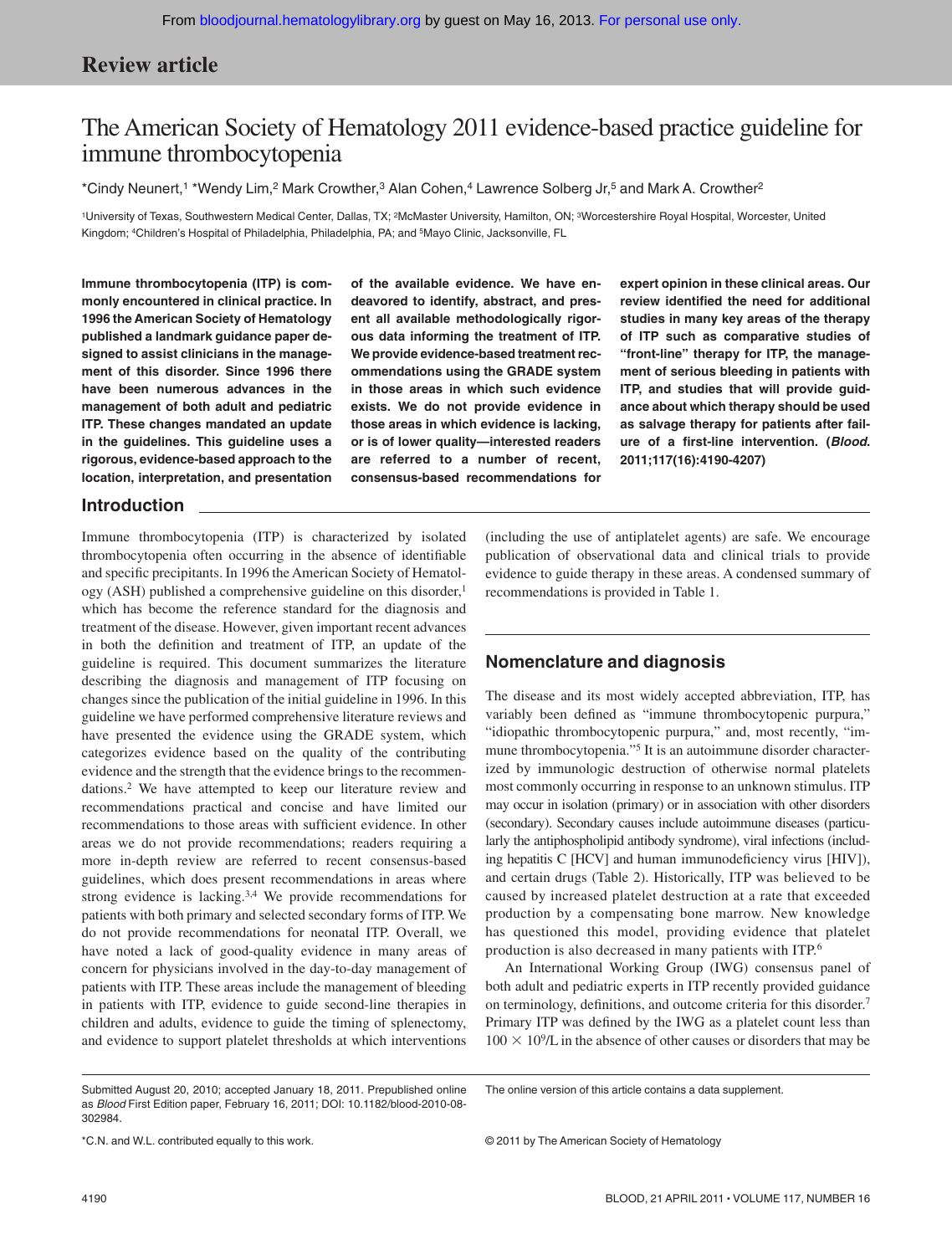## **Table 1. Summary of recommendations**

## **Section 1: ITP in children**

#### **Case 1: newly diagnosed ITP in children**

#### **Diagnosis of ITP**

- **1.1.A.** We recommend:
- Bone marrow examination is unnecessary in children and adolescents with the typical features of ITP (grade 1B).
- Bone marrow examination is not necessary in children who fail IVIg therapy (grade 1B).
- **1.1.B.** We suggest:
- Bone marrow examination is also not necessary in similar patients prior to initiation of treatment with corticosteroids or before splenectomy (grade 2C).
- Testing for antinuclear antibodies is not necessary in the evaluation of children and adolescents with suspected ITP (grade 2C)

#### **Initial management of ITP**

#### **1.2.A.** We recommend:

● Children with no bleeding or mild bleeding (defined as skin manifestations only, such as bruising and petechiae) be managed with observation alone regardless of platelet count (grade 1B).

#### **Initial pharmacologic management of pediatric ITP**

**1.3.A.** We recommend:

- For pediatric patients requiring treatment, a single dose of IVIg (0.8-1 g/kg) or a short course of corticosteroids be used as first-line treatment (grade 1B).
- IVIg can be used if a more rapid increase in the platelet count is desired (grade 1B).
- Anti-D therapy is not advised in children with a hemoglobin concentration that is decreased due to bleeding, or with evidence of autoimmune hemolysis (grade 1C).
- **1.3.B.** We suggest:
- A single dose of anti-D can be used as first-line treatment in Rh-positive, nonsplenectomized children requiring treatment (grade 2B).

## **Case 2: children who are treatment nonresponders**

**Appropriate second-line treatments for pediatric ITP**

## **2.1.A.** We suggest:

● Rituximab be considered for children or adolescents with ITP who have significant ongoing bleeding despite treatment with IVIg, anti-D, or conventional doses of corticosteroids (grade 2C).

● Rituximab may also be considered as an alternative to splenectomy in children and adolescents with chronic ITP or in patients who do not respond favorably to splenectomy (grade 2C).

● High-dose dexamethasone may be considered for children or adolescents with ITP who have significant ongoing bleeding despite treatment with IVIg, anti-D, or conventional doses of corticosteroids (grade 2C).

● High-dose dexamethasone may also be considered as an alternative to splenectomy in children and adolescents with chronic ITP or in patients who do not respond favorably to splenectomy (grade 2C).

#### **Splenectomy for persistent or chronic ITP or ITP unresponsive to initial measures**

#### **2.2.A.** We recommend:

● Splenectomy for children and adolescents with chronic or persistent ITP who have significant or persistent bleeding, and lack of responsiveness or intolerance of other therapies such as corticosteroids, IVIg, and anti-D, and/or who have a need for improved quality of life (grade 1B).

#### **2.2.B.** We suggest:

● Splenectomy or other interventions with potentially serious complications be delayed for at least 12 months, unless accompanied by severe disease defined by the International Working Group as unresponsive to other measures or other quality of life considerations (grade 2C).

#### *H pylori* **testing in children with persistent or chronic ITP**

#### **2.3.A.** We recommend:

● Against routine testing for *H pylori* in children with chronic ITP (grade 1B).

#### **Case 3: management of MMR-associated ITP**

**3.1.A.** We recommend:

● Children with a history of ITP who are unimmunized receive their scheduled first MMR vaccine (grade 1B).

● In children with either nonvaccine or vaccine-related ITP who have already received their first dose of MMR vaccine, vaccine titers can be checked. If the child displays full immunity (90%-95% of children), then no further MMR vaccine should be given. If the child does not have adequate immunity, then the child should be re-immunized with MMR vaccine at the recommended age (grade 1B).

#### **Section 2: ITP in the adult**

#### **Case 4: newly diagnosed ITP in the adult**

**Initial diagnosis of ITP**

## **4.1.A.** We recommend:

- Testing patients for HCV and HIV (grade 1B).
- **4.1.B.** We suggest:
- Further investigations if there are abnormalities (other than thrombocytopenia and perhaps findings of iron deficiency) in the blood count or smear (grade 2C).

● A bone marrow examination is not necessary irrespective of age in patients presenting with typical ITP (grade 2C).

#### **Treatment of newly diagnosed adult ITP**

#### **4.2.A.** We suggest:

• Treatment be administered for newly diagnosed patients with a platelet count  $<$  30  $\times$  10<sup>9</sup>/L (grade 2C).

#### **First-line treatment of adult ITP**

#### **4.3.A.** We suggest:

- Longer courses of corticosteroids are preferred over shorter courses of corticosteroids or IVIg as first-line treatment (grade 2B).
- IVIg be used with corticosteroids when a more rapid increase in platelet count is required (grade 2B).
- Either IVIg or anti-D (in appropriate patients) be used as a first-line treatment if corticosteroids are contraindicated (grade 2C).
- If IVIg is used, the dose should initially be 1 g/kg as a one-time dose. This dosage may be repeated if necessary (grade 2B).

ITP indicates immune thrombocytopenia; IVIg, intravenous immunoglobulin; anti-D, anti-D immunoglobulin; MMR, measles-mumps-rubella; HCV, hepatitis C virus; HIV, human immunodeficiency virus; and *H pylori*, *Helicobacter pylori*.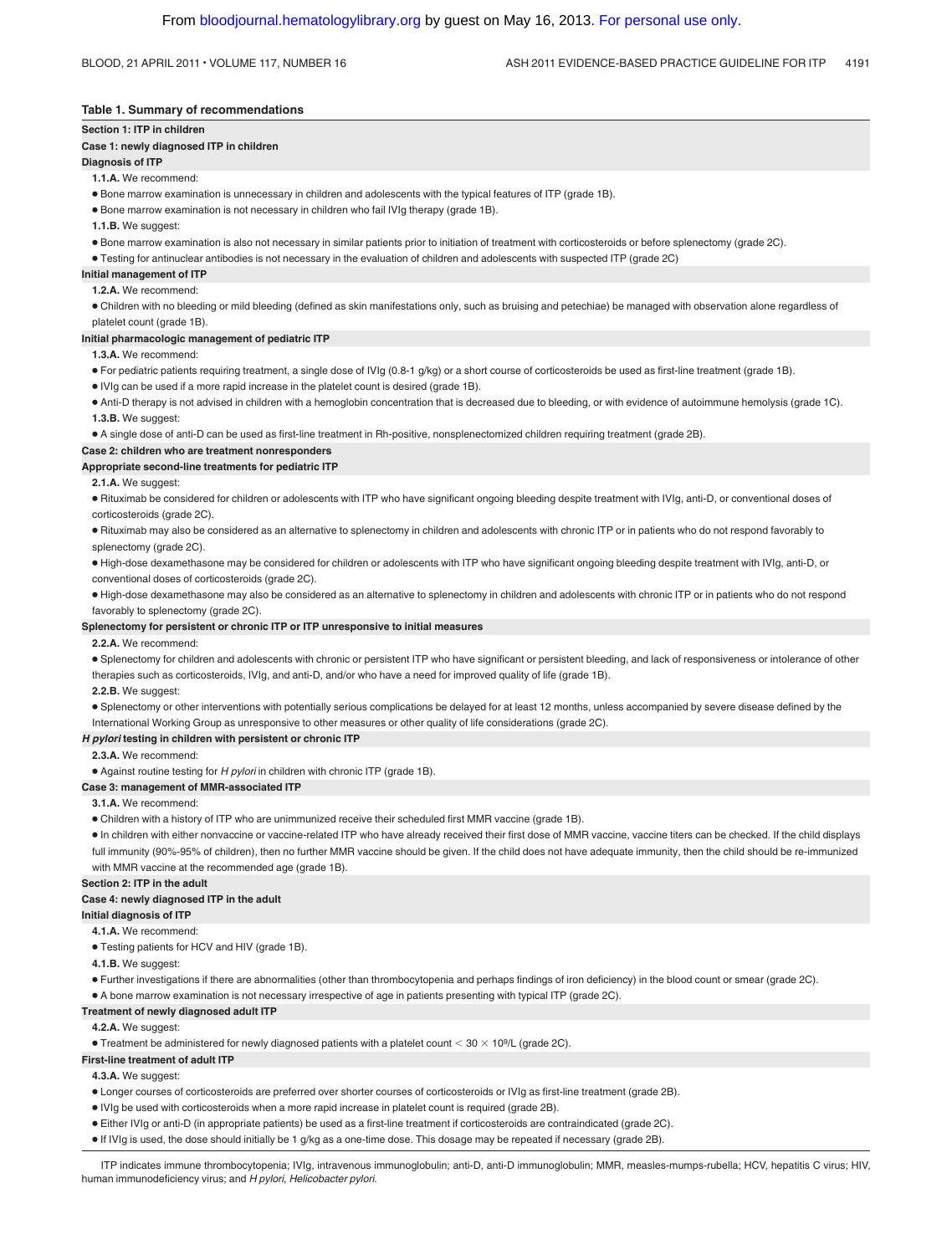4192 NEUNERT et al BLOOD, 21 APRIL 2011 • VOLUME 117, NUMBER 16

| Table 1. Summary of recommendations (continued)                                                                                                                                                   |
|---------------------------------------------------------------------------------------------------------------------------------------------------------------------------------------------------|
| Treatment of patients who are unresponsive to or relapse after initial corticosteroid therapy                                                                                                     |
| 4.4.A. We recommend:                                                                                                                                                                              |
| • Splenectomy for patients who have failed corticosteroid therapy (grade 1B).                                                                                                                     |
| • Thrombopoietin receptor agonists for patients at risk of bleeding who relapse after splenectomy or who have a contraindication to splenectomy and who have failed at                            |
| least one other therapy (grade 1B).                                                                                                                                                               |
| 4.4.B. We suggest:                                                                                                                                                                                |
| • Thrombopoietin receptor agonists may be considered for patients at risk of bleeding who have failed one line of therapy such as corticosteroids or IVIg and who have not                        |
| had splenectomy (grade 2C).                                                                                                                                                                       |
| . Rituximab may be considered for patients at risk of bleeding who have failed one line of therapy such as corticosteroids, IVIg, or splenectomy (grade 2C).                                      |
| Laparoscopic versus open splenectomy and vaccination prior to splenectomy                                                                                                                         |
| 4.5.A. We recommend:                                                                                                                                                                              |
| • That for medically suitable patients, both laparoscopic and open splenectomy offer similar efficacy (grade 1C).                                                                                 |
| Case 5: treatment of adult ITP after splenectomy                                                                                                                                                  |
| Treatment of ITP after splenectomy                                                                                                                                                                |
| 5.1.A. We recommend:                                                                                                                                                                              |
| • Against further treatment in asymptomatic patients after splenectomy who have platelet counts $>$ 30 $\times$ 10 <sup>9</sup> /L (grade 1C).                                                    |
| Case 6: treatment of ITP in pregnancy                                                                                                                                                             |
| <b>Management of ITP during pregnancy</b>                                                                                                                                                         |
| 6.1.A. We recommend:                                                                                                                                                                              |
| . Pregnant patients requiring treatment receive either corticosteroids or IVIg (grade 1C).                                                                                                        |
| Treatment of ITP during labor and delivery                                                                                                                                                        |
| 6.2.A. We suggest:                                                                                                                                                                                |
| • For pregnant women with ITP, the mode of delivery should be based on obstetric indications (grade 2C).                                                                                          |
| Case 7: treatment of specific forms of secondary ITP                                                                                                                                              |
| Management of secondary ITP, HCV-associated                                                                                                                                                       |
| 7.1.A. We suggest:                                                                                                                                                                                |
| • In patients with secondary ITP due to HCV infection, antiviral therapy should be considered in the absence of contraindications (grade 2C). However, the platelet count                         |
| should be closely monitored due to a risk of worsening thrombocytopenia attributable to interferon.                                                                                               |
| • If treatment for ITP is required, the initial treatment should be IVIg (grade 2C).                                                                                                              |
| Management of secondary ITP, HIV-associated                                                                                                                                                       |
| 7.2.A. We recommend:                                                                                                                                                                              |
| • For patients with secondary ITP due to HIV, treatment of the HIV infection with antiviral therapy should be considered before other treatment options unless the patient                        |
| has clinical significant bleeding complications (grade 1A).                                                                                                                                       |
| • If treatment for ITP is required, initial treatment should consist of corticosteroids, IVIg, or anti-D (grade 2C) and splenectomy in preference to other agents in                              |
| symptomatic patients who fail corticosteroids, IVIg, or anti-D (grade 2C).                                                                                                                        |
| Management of secondary ITP, H pylori-associated                                                                                                                                                  |
| 7.3.A. We recommend:                                                                                                                                                                              |
| • That eradication therapy be administered in patients who are found to have H pylori infection (based on urea breath tests, stool antigen tests, or endoscopic biopsies)<br>$(\text{grade }1B).$ |
| 7.3.B. We suggest:                                                                                                                                                                                |

● Screening for *H pylori* be considered in patients with ITP in whom eradication therapy would be used if testing is positive (grade 2C).

ITP indicates immune thrombocytopenia; IVIg, intravenous immunoglobulin; anti-D, anti-D immunoglobulin; MMR, measles-mumps-rubella; HCV, hepatitis C virus; HIV, human immunodeficiency virus; and *H pylori*, *Helicobacter pylori*.

associated with thrombocytopenia. The IWG based its recommendations for the use of an upper-threshold platelet count of  $100 \times 10^9$ /L on 3 considerations: a study demonstrating that patients presenting with a platelet count between 100 and  $150 \times 10^9$ /L have only a 6.9% chance of developing a persistent platelet count of less than  $100 \times 10^9$ /L over

### **Table 2. Causes of secondary ITP**

- Antiphospholipid syndrome
- Autoimmune thrombocytopenia (eg, Evans syndrome)
- Common variable immune deficiency
- Drug administration side effect
- Infection with cytomegalovirus, *Helicobacter pylori*, hepatitis C, human immunodeficiency virus, varicella zoster
- Lymphoproliferative disorders
- Bone marrow transplantation side effect
- Vaccination side effect
- Systemic lupus erythematosus

Evans syndrome is associated with autoimmune thrombocytopenia with coincident hemolytic anemia.

10 years of follow-up8; recognition that in non-Western ethnicities normal values in healthy individuals may be between 100 and  $150 \times 10^9$ /L; and the hypothesis that a cutoff value of  $100 \times 10^9$ /L would reduce concern over the mild "physiologic" thrombocytopenia associated with pregnancy. The IWG also defines ITP as newly diagnosed (diagnosis to 3 months), persistent (3 to 12 months from diagnosis), or chronic (lasting for more than  $12 \text{ months}$ ).<sup>7</sup> It is important to note that these definitions have not been formally validated, and that they may not apply to patients with secondary forms of ITP. Where possible we have adapted the IWG terminology throughout the guideline. However, for our systematic review we use the definitions of ITP used by the authors of the contributing papers and the diagnostic threshold(s) established in their inclusion and exclusion criteria (usually less than  $150 \times 10^9$ /L).

The IWG provides specific recommendations for assessing the response to ITP treatments (Table 3). Although not based on evidence, these thresholds provide a useful standardization that will allow better comparison of responses between studies. We found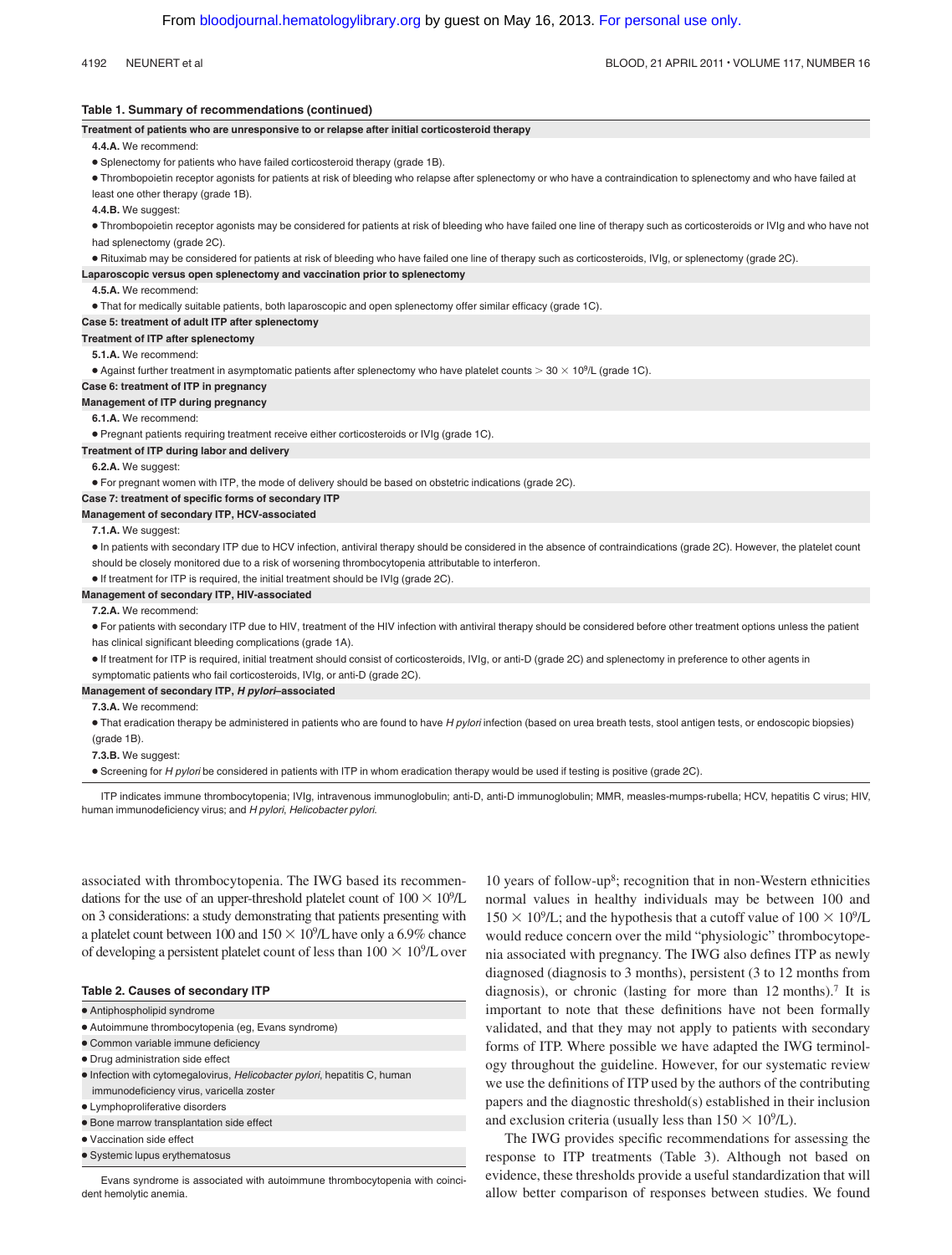#### **Table 3. Definitions of response to treatment by ITP\***

|                              | . <b>.</b><br>,                                                                                                                                                                                                                |
|------------------------------|--------------------------------------------------------------------------------------------------------------------------------------------------------------------------------------------------------------------------------|
| Complete response (CR)       | A platelet count $\geq 100 \times 10^9$ /L measured on 2<br>$occasions > 7$ days apart and the absence of<br>bleeding.                                                                                                         |
| Response (R)                 | A platelet count $\geq 30 \times 10^9$ /L and a greater than<br>2-fold increase in platelet count from baseline<br>measured on 2 occasions $>$ 7 days apart and the<br>absence of bleeding.                                    |
| No response (NR)             | A platelet count $<$ 30 $\times$ 10 <sup>9</sup> /L or a less than 2-fold<br>increase in platelet count from baseline or the<br>presence of bleeding. Platelet count must be<br>measured on 2 occasions more than a day apart. |
| Loss of complete<br>response | A platelet count $<$ 100 $\times$ 10 <sup>9</sup> /L measured on 2<br>occasions more than a day apart and/or the<br>presence of bleeding.                                                                                      |
| Loss of response             | A platelet count $<$ 30 $\times$ 10 <sup>9</sup> /L or a less than 2-fold<br>increase in platelet count from baseline or the<br>presence of bleeding. Platelet count must be<br>measured on 2 occasions more than a day apart. |

\*Based on the recommendations of the International Working Group.7

that within the current generation of studies we could not readily define responses using the IWG framework. To summarize briefly, the IWG defines the quality of a response as a function of the platelet count achieved and an assessment of the change in the severity of bleeding. The IWG proposed changing the definition of complete response (CR) to be consistent with the new diagnostic threshold of  $\geq 100 \times 10^9$ /L. Response (R) is defined as a platelet count  $\geq 30$  but  $\lt 100 \times 10^9$ /L and a doubling from baseline. The IWG recommends the timing of the assessment of response be variable and dependent on the treatment type. The duration of response is measured from the achievement of a first measured CR or R until the loss of CR or R (Table 4). Corticosteroid dependence is defined as the need for ongoing or repeated administration of corticosteroids to maintain a platelet count in excess of  $30 \times 10^9$ /L and/or to avoid bleeding. Severe ITP is reserved for patients who have clinically relevant bleeding, defined as bleeding at presentation of sufficient magnitude to mandate treatment or by the occurrence of new bleeding symptoms requiring additional interventions or increase in drug dose. Refractory ITP is defined as the presence of severe ITP occurring after splenectomy. Nonsplenectomized patients are defined as responders and nonresponders to various drug therapies, but should not be considered refractory. Refractory patients may respond temporarily to corticosteroids or intravenous immunoglobulin (IVIg). In all cases, other causes of thrombocytopenia must be excluded by a thorough clinical evaluation.

We support classifying children who fail splenectomy and continue to have severe ITP as refractory in accordance with the new nomenclature. However, as recognized by the IWG, we feel that the above definition in children may need further refinement. The majority of children will not have undergone splenectomy, and those who have are likely to respond at least transiently, therefore the term refractory in this population may not be useful in distinguishing individuals with the highest risk of bleeding.<sup>9,10</sup> The vast majority of children will therefore be classified only as either responders or nonresponders to individual drug therapies. We agree with the IWG that the definition of refractory is needed in both children and adults to provide easy identification of the most affected patients, which accounts for both disease severity and response to interventions.

## **GRADING the evidence**

The GRADE system uses a systematic approach to grading the strength of management recommendations to minimize the potential for bias and to enhance interpretation.2 This system was developed by the Grades of Recommendation, Assessment, Development and Evaluation Working Group and is now widely used because of its simplicity and ease of use. The GRADE system provides a score for a recommendation of 1A, 1B, 1C, 2A, 2B, or 2C. The numeric value indicates the strength of the recommendation, with a value of 1 indicating a high degree of confidence that the desirable outcomes of an intervention exceed the undesirable effects (or vice versa) in most patient populations. In general, a strong recommendation requires excellent-quality data from a variety of clinical situations. However, in some settings a strong recommendation may be derived from lesser-quality evidence if the intervention results in important clinical benefit and either toxicity is uncommon or is strongly outweighed by the potential benefit (or vice versa). A value of 2 indicates a lower degree of confidence that the desirable outcomes outweigh undesirable outcomes (or vice versa). Strong recommendations are usually indicated by the phrase "we recommend." and weak recommendations by the phrase "we suggest." The letter score within the grade

|  |  | Table 4. Definitions of time to and duration of response, and the time to initial and peak response for different ITP treatments* |
|--|--|-----------------------------------------------------------------------------------------------------------------------------------|
|--|--|-----------------------------------------------------------------------------------------------------------------------------------|

| Time to response                 | From start of treatment until either complete response or response                                                                                                                                                                                                                             |                        |                     |  |
|----------------------------------|------------------------------------------------------------------------------------------------------------------------------------------------------------------------------------------------------------------------------------------------------------------------------------------------|------------------------|---------------------|--|
| <b>Duration of response</b>      | Time from complete response or response until loss of complete response or response<br>Measured as the proportion of the cumulative time spent in complete response or response during the period under<br>examination as well as the total time observed from which the proportion is derived |                        |                     |  |
|                                  |                                                                                                                                                                                                                                                                                                |                        |                     |  |
|                                  |                                                                                                                                                                                                                                                                                                |                        |                     |  |
| <b>Expected time to response</b> | <b>Treatment type</b>                                                                                                                                                                                                                                                                          | Initial response, days | Peak response, days |  |
|                                  | Anti-D                                                                                                                                                                                                                                                                                         | $1 - 3$                | $3 - 7$             |  |
|                                  | Azathioprine                                                                                                                                                                                                                                                                                   | 30-90                  | 30-180              |  |
|                                  | Danazol                                                                                                                                                                                                                                                                                        | 14-90                  | 28-180              |  |
|                                  | Dexamethasone                                                                                                                                                                                                                                                                                  | $2 - 14$               | $4 - 28$            |  |
|                                  | Eltrombopag                                                                                                                                                                                                                                                                                    | $7 - 28$               | 14-90               |  |
|                                  | <b>IVIq</b>                                                                                                                                                                                                                                                                                    | $1 - 3$                | $2 - 7$             |  |
|                                  | Prednisone                                                                                                                                                                                                                                                                                     | $4 - 14$               | $7 - 28$            |  |
|                                  | Rituximab                                                                                                                                                                                                                                                                                      | $7 - 56$               | 14-180              |  |
|                                  | Romiplostim                                                                                                                                                                                                                                                                                    | $5 - 14$               | 14-60               |  |
|                                  | Splenectomy                                                                                                                                                                                                                                                                                    | $1 - 56$               | $7 - 56$            |  |
|                                  | Vinblastine                                                                                                                                                                                                                                                                                    | $7 - 14$               | $7 - 42$            |  |
|                                  | Vincristine                                                                                                                                                                                                                                                                                    | $7 - 14$               | $7 - 42$            |  |

\*Adapted from the International Working Group.7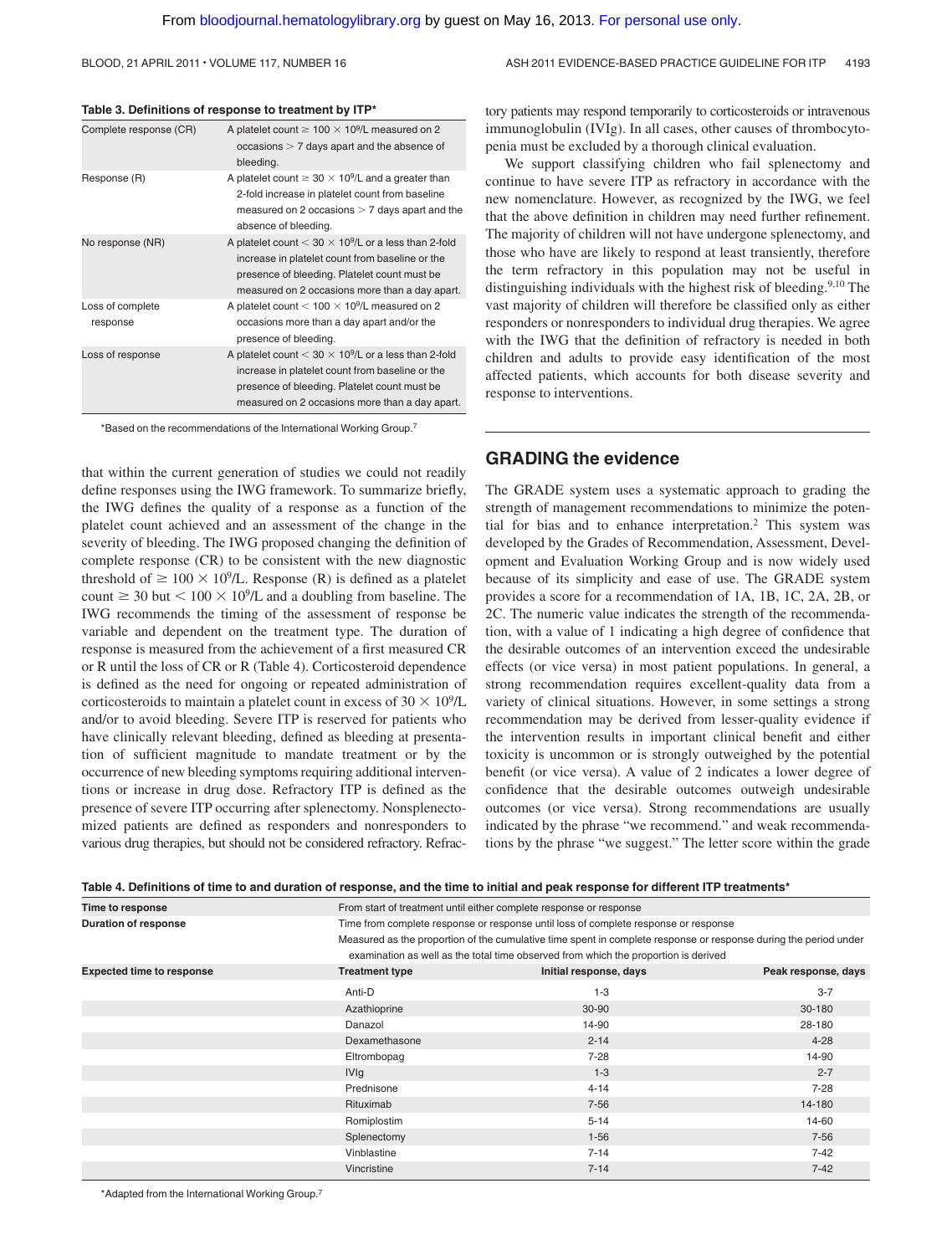indicates the quality of the underlying evidence. A score of "A" suggests that the recommendation is supported by consistent evidence from randomized controlled trials (RCTs) or exceptionally strong observational studies. A score of "B" suggests that the recommendation is supported by RCTs with important limitations or strong evidence from observational studies, and a score of "C" indicates evidence derived from RCTs with serious flaws, weaker observational studies, or indirect evidence. In all cases, a recommendation should not replace best physician judgment and a patient's stated preference; recommendations are guides that cannot be applied uniformly to all patients.

## **Methodology**

Guideline development was separated into 3 parts: (1) development of a background consisting of recommendations on nomenclature, diagnosis, and response criteria (largely drawn from a recently published consensus document)<sup>7</sup>; (2) creation of focused clinical questions that form the basis for systematic literature review; and (3) establishment of evidence tables and the development of recommendations using the GRADE methodology.2 Evidence tables were constructed for each clinical question. If a table is not referenced in the text, we were unable to find data to populate the table. In some cases more than one table was constructed for an individual question, for example, if more than one treatment modality is discussed.

In contrast to recent reviews, $1,3,4$  the guideline panel consisted of authors who had no significant conflicts of interest as defined by the American Society of Hematology (ASH) Conflict of Interest policy (http://www.hematology.org/About-ASH/1779.aspx, accessed June 8, 2010). Thus, none of the authors of this guideline had received honorarium or other forms of direct or indirect financial support from pharmaceutical companies that manufacture products discussed in this guideline. Furthermore, none of the authors had received direct research support from companies manufacturing products discussed in this report in the 24 months before their coming on the panel. Authors were chosen for this report based on their lack of conflicts (all authors), previous publications on ITP and its treatment (M.A.C., W.L., L.S., C.N., A.C.), demonstrated expertise in systematic reviews and guideline development (M.A.C., M.C., W.L., C.N.), and clinical expertise in management of ITP (L.S., C.N., A.C.). The American Society of Hematology provided administrative support for this project. The authors received no form of payment for their participation. The literature reviews, table generation, and report writing were done by the authors, without additional support, and at no cost to ASH. Thus pharmaceutical companies had no direct or indirect role in the production of this guideline. We used a rigorous systematic review process to ensure inclusion of all relevant articles, summarized the results of these searches using evidence tables, did not perform an exhaustive review of potential therapies for ITP (instead limiting our focus to those therapies with evidence), and widely circulated our recommendations among both conflicted and nonconflicted experts for scientific review before submission for publication.

We began our guideline with the recommendations of the 1996 ASH guideline.<sup>1</sup> We searched the EMBASE and MEDLINE databases from 1996 to December 2009 for each of the clinical questions. Where literature searches revealed a methodologically rigorous systematic review or meta-analysis, we searched for subsequently published studies and updated the evidence for the published systematic review. If a systematic review was not available on a topic, we searched for relevant RCTs. We did not include literature of lesser methodological quality in either of these situations. If we found no systematic reviews and no RCTs, we

searched for rigorous cohort studies or case control studies with a preference for prospective cohort studies, retrospective cohort studies and case control studies, and finally case series. We confined our inclusion of case studies to those enrolling more than 50 patients for adult series, and 25 patients for series of pediatric patients and patients with secondary ITP. Although the minimum number of patients selected was arbitrary, this was done to reduce the possibility of bias, which is more likely to be encountered in smaller studies.<sup>11</sup> Our lower threshold for pediatric and secondary ITP studies was chosen to balance the need to avoid bias against the need to have sufficient data to allow us to make recommendations. This approach to literature is a modification of that used by the SIGN group.<sup>12</sup>

Grades of recommendation for each of the clinical questions were proposed by a nominated principal author for that content area. Grades were then vetted in a series of teleconferences involving the authors of the guideline, at which time the evidence supporting the recommendation was reviewed in detail. Subsequently, an external panel was convened to ensure that all pertinent articles were identified and accurately assessed, determine whether all clinically relevant areas with evidence were addressed, and evaluate whether the guideline was concise and organized. The external panel included members of the ASH Quality Subcommittee, the ASH Committee on Practice, and content experts identified through literature review who may have had conflicts of interest. Ultimately, the document was approved by the authors of the paper, ASH's Committee on Practice, ASH's Subcommittee on Quality of Care, and the ASH Executive Committee. The document then underwent a peer review process before submission for publication in *Blood*. Reviewers providing assessments of the paper before submission are found in an online appendix (available on the *Blood* Web site; see the Supplemental Materials link at the top of the online article).

This guideline discusses both licensed and unlicensed drugs for the treatment of ITP. Before administering drugs, physicians should be aware of the method of administration and possible side effects, ensure that there is a safe environment for the administration of the drugs, and ensure that preadministration tests are given for those drugs that require them (eg, hepatitis serology before rituximab). Patients and caregivers should be adequately consented.

## **Section 1: ITP in children**

## **Case 1: newly diagnosed ITP in children**

*A 3-year-old child presents with a 24-hour history of bruising and petechiae. There is no history of additional bleeding or family history of thrombocytopenia or bleeding. Physical examination is notable for a few areas of scattered petechiae and several small bruises to her arms and legs. There is no other active bleeding, lymphadenopathy, or hepatosplenomegaly. Complete blood count reveals a platelet count of*  $8 \times 10^9$ */L and is otherwise normal. Peripheral blood smear shows a few large platelets and no other abnormalities.*

## **1.1. Diagnosis of ITP**

## **Question: Are there additional tests that can help confirm the diagnosis of ITP in this patient?**

This recommendation contains major changes compared with the 1996 ASH guideline insofar as a bone marrow examination is no longer considered necessary at diagnosis. A careful history,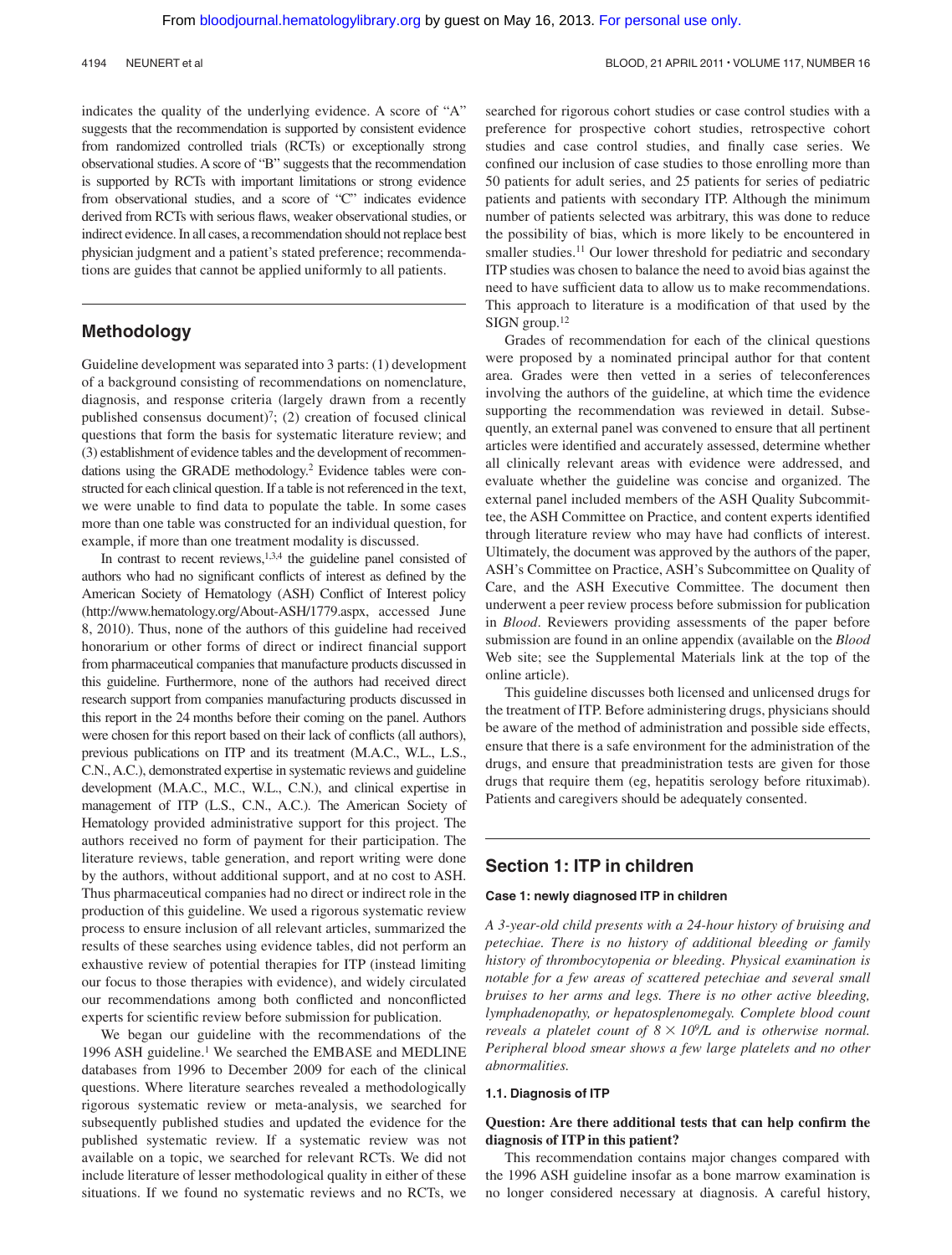physical examination, and review of the complete blood count and peripheral blood smear remain the key components of the diagnosis of ITP. We found insufficient evidence to recommend or suggest the routine use of antiplatelet, antiphospholipid, and antinuclear antibodies,13-15 thrombopoietin levels, or platelet parameters obtained on automated analyzers in the evaluation of children or adolescents with suspected ITP. Measurement of immunoglobulins to exclude common variable immune deficiency (CVID) is commonly practiced by physicians. ITP can be a presenting feature of CVID, in one series of patients with CVID and ITP 17/21 presented with ITP alone.<sup>16</sup> The utility of screening all ITP patients for CVID, however, is unclear.

Abnormalities such as fever or bone or joint pain, a family history of low platelets or easy bruising, risk factors for HIV infection, skeletal or soft-tissue morphologic abnormalities, nonpetechial rash, lymphadenopathy or an abnormal hemoglobin level, white blood cell count, or white cell morphology are not typical of ITP and should prompt additional testing, such as bone marrow evaluation, to rule out other disorders. However, if the personal history, family history, physical examination, complete blood count, and peripheral blood smear are typical of ITP, no further testing is needed. A retrospective study of 332 children and adolescents with typical features of ITP found no cases of acute leukemia and one case of bone marrow aplasia.17

The evidence review for this recommendation is found in supplemental Tables 1.1.1 and 1.1.2. We find no evidence for the routine use of bone marrow examination in several situations, therefore:

1.1.A. We recommend:

- Bone marrow examination is not necessary in children and adolescents with the typical features of ITP (grade 1B).
- Bone marrow examination is not necessary in children who fail IVIg therapy (grade 1B).

## 1.1.B. We suggest:

- Bone marrow examination is also not necessary in similar patients before initiation of treatment with corticosteroids or before splenectomy (grade 2C).
- Testing for antinuclear antibodies is not necessary in the evaluation of children and adolescents with suspected ITP (grade 2C).

#### **1.2. Initial management of ITP**

#### **Question: Do you treat this child with medication at this time?**

This recommendation has major changes to the 1996 ASH guideline insofar as we have moved away from recommendations for treatment based on the platelet count. The goal of all treatment strategies for ITP in children, or in adults, is to achieve a platelet count that is associated with adequate hemostasis, rather than a "normal" platelet count. Although there have been no randomized trials using prevention of intracranial hemorrhage (ICH) or other significant bleeding events as a clinical end point, data extrapolated from natural history studies indicate that the vast majority of children do not experience significant bleeding at follow-up. Furthermore, children may develop severe bleeding despite treatment at presentation.

Two studies in 2003 reported the incidence of bleeding in children followed for 6 months from the time of diagnosis.<sup>18,19</sup> Rosthøj et al reported more than 500 children with a platelet count  $<$  30  $\times$  10<sup>9</sup>/L at diagnosis followed for 6 months and found no episodes of ICH or life-threatening bleeding.18 A registry of 2540 children followed for 6 months reported 3 episodes  $(0.17\%)$  of ICH.<sup>19</sup> All 3 patients had a platelet count  $< 20 \times 10^9$ /L at diagnosis and 2 of the 3 had received treatment at diagnosis. A more recent study followed 1682 children for a minimum of 6 months and determined that only 3 (0.2%) developed ICH.20 Treatment or threshold for treatment was not specified in these investigations and was at the discretion of the treating physician. Lastly, Duru et al enrolled 26 children with a platelet count  $< 20 \times 10^9$ /L and consented them to observation without drug treatment.<sup>21</sup> Ten  $(38%)$  had mucosal bleeding at presentation. Only 2 of the 26, both with epistaxis at diagnosis, required further intervention during the follow-up period, which ranged from 5-32 months.

Two studies have prospectively examined the development of more significant bleeding shortly following diagnosis, a time at which patients would most likely benefit from treatment.<sup>22,23</sup> As part of a 3-arm prospective trial, Fujisawa et al followed 19 patients with a platelet count between  $30 \times 10^9$ /L and the upper limit of normal with observation alone.<sup>22</sup> Patients were treated with plateletenhancing agents if the platelet count declined below  $30 \times 10^9$  and there was onset of mucosal bleeding. No patients in this group required retreatment in the first 28 days. In addition, this study randomized patients with platelet counts between 10 and  $29 \times 10^9$ /L and no wet purpura to observation or a 21-day course of oral prednisone. No patients in the observation group required retreatment and none of the patients, regardless of randomization arm, developed bleeding requiring a modification in treatment. A recent study enrolling 863 children determined bleeding severity at diagnosis and during the subsequent 28 days.23 Bleeding severity was specifically assessed using a previously published bleeding severity measurement tool.<sup>24</sup> There were 505 children with a platelet count  $\leq 20 \times 10^9$ /L and no or mild bleeding at diagnosis, only 3 children (0.6%, 95% CI 0.1%-1.7%) developed severe bleeding in the subsequent 28 days, and none experienced ICH. In this study there was no relationship between the initial management and development of severe hemorrhage  $(P = .82)$ .

We recognize that these studies are limited by approximately half of the children receiving treatment at some point during the observation period. Further, the studies enrolled inadequate numbers of patients to detect any effect of treatment on severe hemorrhage, which is an uncommon event. Lastly, there have been few validated bleeding assessment tools to adequately define "minor bleeding." For this reason, different definitions have been applied in published investigations. Therefore, for this guideline to be consistent with published measures we refer to "mild bleeding" conservatively as involving skin manifestations only (bruising and petechiae) without any mucosal bleeding.24,25 The studies do, however, suggest that the majority of children experience no or mild bleeding symptoms regardless of receiving drug therapy initially. The decision to manage with observation alone requires a detailed discussion with the family about health-related quality of life, medication side effects and efficacy, and anticipatory guidance about preventing and monitoring for bleeding. Treatment may also be appropriate if follow-up cannot be assured, there are other social concerns (eg, travel and distance from hospital), there are concerns attributed to activity level or risk of bleeding, or there is a need for upcoming procedures associated with a risk of bleeding. If a patient with ITP enters menarche, the physician should remember to explain what are normal levels of blood loss and what features would be described as excessive and possibly an indication for treatment.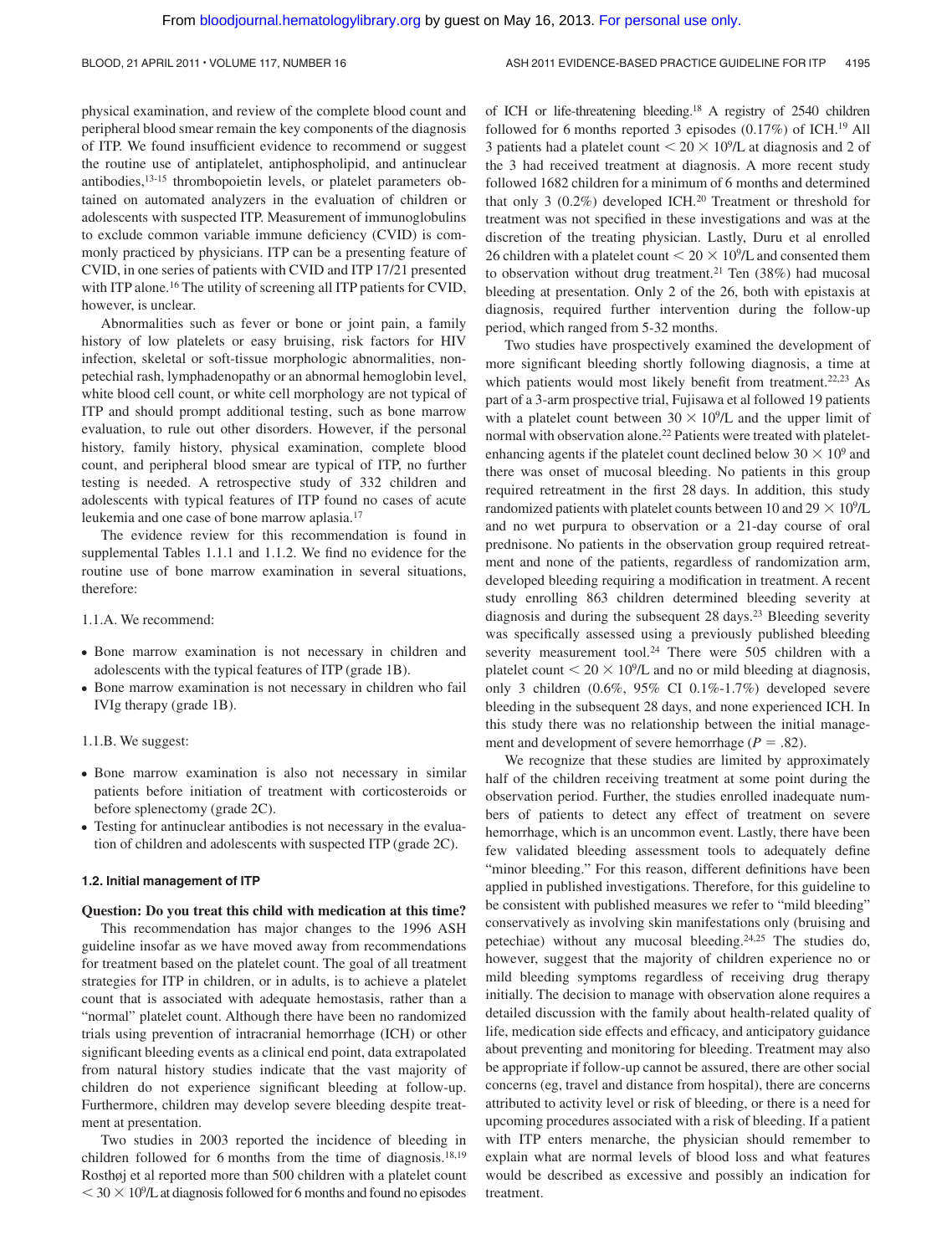As a final point, there is no clear age at which children should be treated in a manner more like adults. The majority of children, 75%-80%, should be expected to enter into remission by 6 months. Data from natural history investigations, however, suggest that adolescents might be more likely to develop persistent or chronic ITP.18,19,26 The study by Kuhne et al described above showed that the rate of chronic disease, defined by a platelet count  $<$  150  $\times$  10<sup>9</sup>/L at 6 months, was more common in older children.<sup>19</sup> The percentages of children with chronic ITP were 23.1% for children age  $> 3$  months to  $< 12$  months, 28.1% for children  $> 12$ months and  $\lt 10$  years, and 47.3% for children  $> 10$  years  $(P < .001$  for the comparison of rates between those  $\leq 12$  months, with those  $> 10$  years). Similarly Rosthjo et al and Zeller et al found that the development of chronic disease was influenced by age.18,19 Whereas this data suggest that adolescents are more likely than younger children to develop persistent or chronic disease, there have been no studies investigating a benefit to altered treatment in this age group or the age at which this effect is likely to be most present. Therefore the management of adolescents should follow the usual management of children with ITP.

The evidence review for this recommendation is found in supplemental Table 1.2.1.

## 1.2.A. We recommend:

• Children with no bleeding or mild bleeding (defined as skin manifestations only, such as bruising and petechiae) be managed with observation alone regardless of platelet count (grade 1B).

*The child develops an episode of epistaxis that lasts about 15 minutes. You make the decision to treat based on the bleeding.*

## **1.3. Initial pharmacologic management of pediatric ITP**

## **Question: What medication do you treat with at this time?**

*Corticosteroids (see supplemental Tables 1.3.1 and 1.3.2).* This recommendation has only minor changes to the 1996 ASH guideline. There has been one randomized trial conducted since the previous guideline comparing observation alone to a course of prednisone 2 mg/kg/d for 2 weeks then tapered over 21 days in patients with a platelet count between 10 and 29  $\times$  10<sup>9</sup>/L and no evidence of mucosal hemorrhage. The primary end point was days with a platelet count  $\leq 30 \times 10^9$ /L. There was no statistically significant difference between prednisone and observation regarding the primary end point  $(2 \text{ days vs } 4 \text{ days, respectively}).^{22}$ Additionally, there was no new bleeding requiring a change in treatment in either group. There is insufficient evidence to determine whether corticosteroid use in populations perceived to be at higher risk of bleeding may be useful. Thus because of the lack of evidence, children with a platelet count  $\leq 10 \times 10^9$ /L or those with mucosal hemorrhage are still likely to be considered for corticosteroid therapy routinely by many physicians. If corticosteroids are chosen as initial treatment, there is no evidence to support any one dose, or dosing regimen, over others.27 Long-term corticosteroids should be avoided in children with acute ITP because of side effects.

*IVIg (see supplemental Table 1.3.3).* This recommendation has only minor changes to the 1996 ASH guideline. A metaanalysis comparing treatment with IVIg (generally at a dose of 0.8 to 1.0 g/kg) and corticosteroids reported pooled data from 6 trials.28 The primary outcome analyzed was a platelet count  $>$  20  $\times$  10<sup>9</sup>/L at 48 hours. The relative risk (RR) (corticosteroids vs IVIg) of achieving a platelet count  $> 20 \times 10^9$ /L at 48 hours was 0.74 (95% CI 0.65-0.85), and the number needed to treat (NNT) was 4.5 (95% CI 3.23-7.69), indicating that children receiving corticosteroids were 26% less likely to achieve the primary outcome. The authors were unable to determine significant differences, if any, with respect to clinically relevant outcomes. Additionally 9 studies, with a total of 586 patients, reported 3 episodes of ICH, 2 in patients treated with corticosteroids, both of whom improved, and 1 in a patient treated with IVIg who subsequently died.

*Anti-D immunoglobulin (anti-D) (see supplemental Tables 1.3.4 and 1.3.5).* This recommendation has major changes to the 1996 ASH guideline, with significant new data including cautions with respect to the risk of hemolysis. Since 1996 there have been 3 randomized trials comparing therapy with anti-D and IVIg.29-31 Two studies used a platelet count of  $> 20 \times 10^9$ /L at 72 hours as the primary end point. These studies, using different doses of anti-D, reported contradictory results regarding its benefit over IVIg.29,30 In addition, in the study by Son et al using an anti-D dose of 50  $\mu$ g/kg resulted in no significant difference in the reported rate of fever and chills (38% IVIg vs 24% anti-D) or headaches (34% IVIg vs 20% anti-D).30 Patients in the anti-D group experienced a greater decline in hemoglobin compared with those receiving IVIg  $(1.49 \text{ g/dL vs } 0.80 \text{ g/dL}, P = .014)$  at 3 days. In addition, 2 patients in the anti-D group required transfusion with packed red blood cells compared with none in the IVIg group. A third study<sup>31</sup> compared 3 treatment arms: a single dose of anti-D  $50 \mu g/kg$ , anti-D 75  $\mu$ g/kg, and IVIg 0.8 g/kg. The anti-D 50  $\mu$ g/kg dose was significantly less effective than IVIg and less effective than the higher dose of anti-D at increasing the platelet count to  $> 20 \times 10^9$ /L at 24 hours (50%, 72%, 77%, respectively); however, there was no difference in the mean platelet count across groups at 24 hours. Headache, fever, and chills were all less common in the anti-D  $50\mu$ g/kg group. By day 7, hemoglobin concentrations decreased by 1.6 g/dL, 2 g/dL, and 0.3 g/dL in the anti-D 50  $\mu$ g/kg, anti-D 75  $\mu$ g/kg, and IVIg groups, respectively.

The data from the study by Tarantino et al seem to suggest that a dose of  $75 \mu g/kg$  is superior to the lower dose of  $50 \mu g/kg$ ; however, this was at the expense of increased side effects. The data by Son et al, however, would suggest that a dose of 50  $\mu$ g/kg is as effective as IVIg and this is supported by data from an additional retrospective chart review comparing anti-D at a dose of 45 to 50  $\mu$ g/kg to IVIg at a dose 0.8 to 1 g/kg in 33 children. In this study there was no difference in time to achieve a platelet count  $\geq 20 \times 10^9$ /L (*P* = .34).<sup>32</sup> Therefore there is inconclusive evidence to recommend a specific dose of anti-D immunoglobulin at this time.

Anti-D is recommended only in patients who are Rhpositive, who have a negative direct antiglobulin test (DAT), and who have not undergone splenectomy. Additionally, clinicians are cautioned that the Food and Drug Administration (FDA) has provided a warning and specific monitoring requirements because of reports of fatal intravascular hemolysis reported with anti-D.33,34 As with all treatments, the risks of anti-D must be weighed against the benefits.

## 1.3.A. We recommend:

- For pediatric patients requiring treatment, a single dose of IVIg (0.8 to 1 g/kg) or a short course of corticosteroids be used as first-line treatment (grade 1B).
- IVIg can be used if a more rapid increase in the platelet count is desired (grade 1B).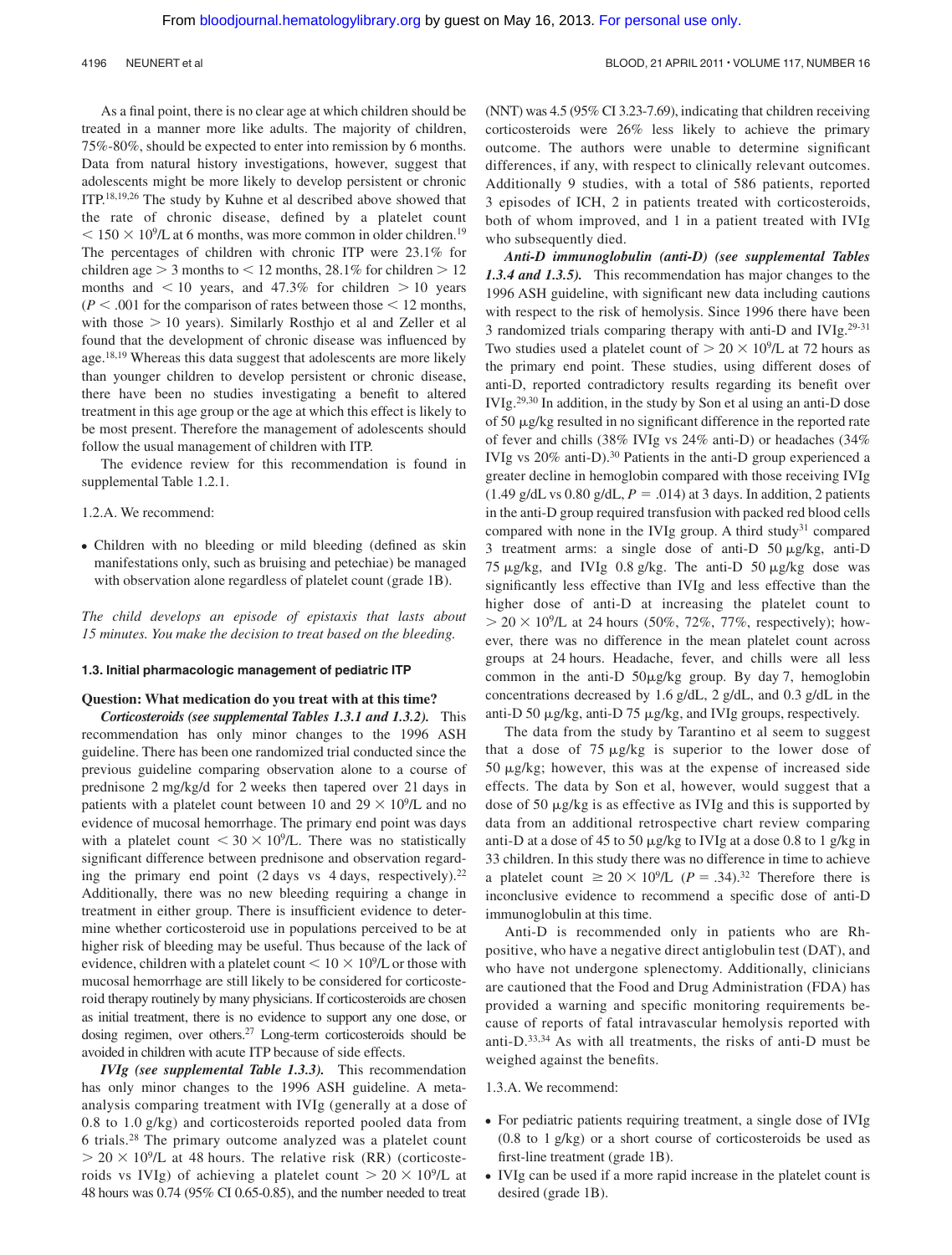• Anti-D therapy is not advised in children with a hemoglobin concentration that is decreased because of bleeding, or with evidence of autoimmune hemolysis (grade 1C).

1.3.B. We suggest:

● A single dose of anti-D can be used as first-line treatment in Rh-positive, nonsplenectomized children requiring treatment (grade 2B).

## **Case 2: children who are treatment nonresponders and/or have persistent or chronic ITP**

*A 6-year-old child was diagnosed with ITP 6 months ago and continues to have a platelet count of*  $20 \times 10^9$ */L. In the past the child has had no response to IVIg or anti-D and has recently had a decline in her response to periodic corticosteroids. She suffers from troublesome recurrent epistaxis, as a result of which she is being sent home from school. The parents are wondering whether the child can return to soccer practice because they feel she needs to be more active.*

## **2.1. Appropriate second-line treatments for pediatric ITP**

## **Question: What treatments should be considered for children who are unresponsive to initial treatment and/or who have persistent or chronic ITP?**

This recommendation contains major changes since the 1996 ASH guideline as there are new data on novel treatments for ITP. The decision to treat relies largely on the frequency and severity of bleeding and the impact on quality of life. If previous treatment with corticosteroids, IVIg, or anti-D have been successful, these options may be used as needed to prevent bleeding, especially during the first 12 months of persistent disease while waiting for a possible spontaneous remission. Treatment of children with unresponsive disease (chronic or persistent ITP) using rituximab or high-dose dexamethasone has been the subject of several prospective and retrospective studies. None of these studies was a randomized, placebo-controlled trial. Rituximab response rates have been highly variable, because of different treatment regimens and definitions of response. In the 1-year follow-up of a prospective, multicenter trial of 4 weekly doses of rituximab  $(375 \text{ mg/m}^2)^{35}$  only 8 of 36 patients maintained their platelet counts above  $50 \times 10^9$ /L.<sup>36</sup> Higher response rates were found in some other trials37-40 including one that allowed doubling of the dose if there was no response to the initial therapy.39 Serum sickness has occurred in some patients<sup>35,37,39</sup> and the rate of more significant long-term adverse events such as progressive multifocal leukoencephalopathy remains uncertain.41,42

No study of high-dose dexamethasone therapy in children and adolescents has included 25 or more patients with chronic or persistent ITP. In a prospective, randomized trial of 6 cycles of high-dose dexamethasone (0.6 mg/kg/d for 4 days every 4 weeks) and IVIg (800 mg/kg with a second dose if platelet count is less than  $30 \times 10^9$ /L at 48 hours for 6 cycles), complete or partial remissions occurred in 25% (5/20) of patients initially treated with corticosteroids or crossed over to this therapy after failure to respond to IVIg.43 Small prospective observational studies yield similar results with frequent adverse events.<sup>44-47</sup>

The 1996 ASH guideline noted that numerous agents such as azathioprine, danazol, and interferon have been used in a small number of children and adolescents with chronic or persistent ITP who failed to respond to more conventional therapy. Although the list of such agents has expanded and now includes mycophenolate

mofetil, cyclosporine, anti-CD52 monoclonal antibody, and others, data for any single agent, with the possible exception of dapsone, or combination of agents remain insufficient for specific recommendations. A retrospective analysis of dapsone in chronic or persistent ITP that included 35 children demonstrated a response rate of 66% and continuous complete response rate (maintenance of a platelet count  $> 50 \times 10^9$ /L with or without dapsone) of  $31\%$ .<sup>48</sup>

Studies of thrombopoietin receptor agonists in children and adolescents are under way, but results have not been published. Thus, no recommendations for the use of these agents can be made at this time.

The evidence review for this recommendation is found in supplemental Tables 2.1.1 and 2.1.2.

2.1.A. We suggest:

- Rituximab be considered for children or adolescents with ITP who have significant ongoing bleeding despite treatment with IVIg, anti-D, or conventional doses of corticosteroids (grade 2C).
- Rituximab may also be considered as an alternative to splenectomy in children and adolescents with chronic ITP or in patients who do not respond favorably to splenectomy (grade 2C).
- High-dose dexamethasone may be considered for children or adolescents with ITP who have significant ongoing bleeding despite treatment with IVIg, anti-D, or conventional doses of corticosteroids (grade 2C).
- High-dose dexamethasone may also be considered as an alternative to splenectomy in children and adolescents with chronic ITP or in patients who do not respond favorably to splenectomy (grade 2C).

## **2.2. Splenectomy for persistent or chronic ITP or ITP unresponsive to initial measures**

## **Question: When should splenectomy be considered?**

This recommendation contains minimal changes from the 1996 ASH guideline. The 1996 ASH guideline considered splenectomy to be an effective therapy for chronic or persistent ITP in children and adolescents but considered the data to be inadequate to make specific recommendations regarding indications and timing. Studies continue to show a sustained response rate of approximately 70%-80% with splenectomy.10,49-51 However, the relatively high rate of spontaneous remission supports delaying splenectomy for at least 12 months unless the child has severe and unresponsive disease or quality of life concerns that mandate more definitive therapy.20,52 For preoperative vaccinations, we advise clinicians to consult advice by authoritative, regularly updated, national healthrelated entities such as the Centers for Disease Control and Prevention (CDC) in the United States (http://www.cdc.gov/ vaccines/recs/schedules/default.htm). The 2010 CDC guidelines recommend pneumococcal and meningococcal vaccination for elective splenectomy and point out that one dose of *Haemophilus influenzae* type b vaccine is not contraindicated in adults before splenectomy.

The evidence review for this recommendation is found in supplemental Table 2.2.1.

## 2.2.A. We recommend:

● Splenectomy for children and adolescents with chronic or persistent ITP who have significant or persistent bleeding, and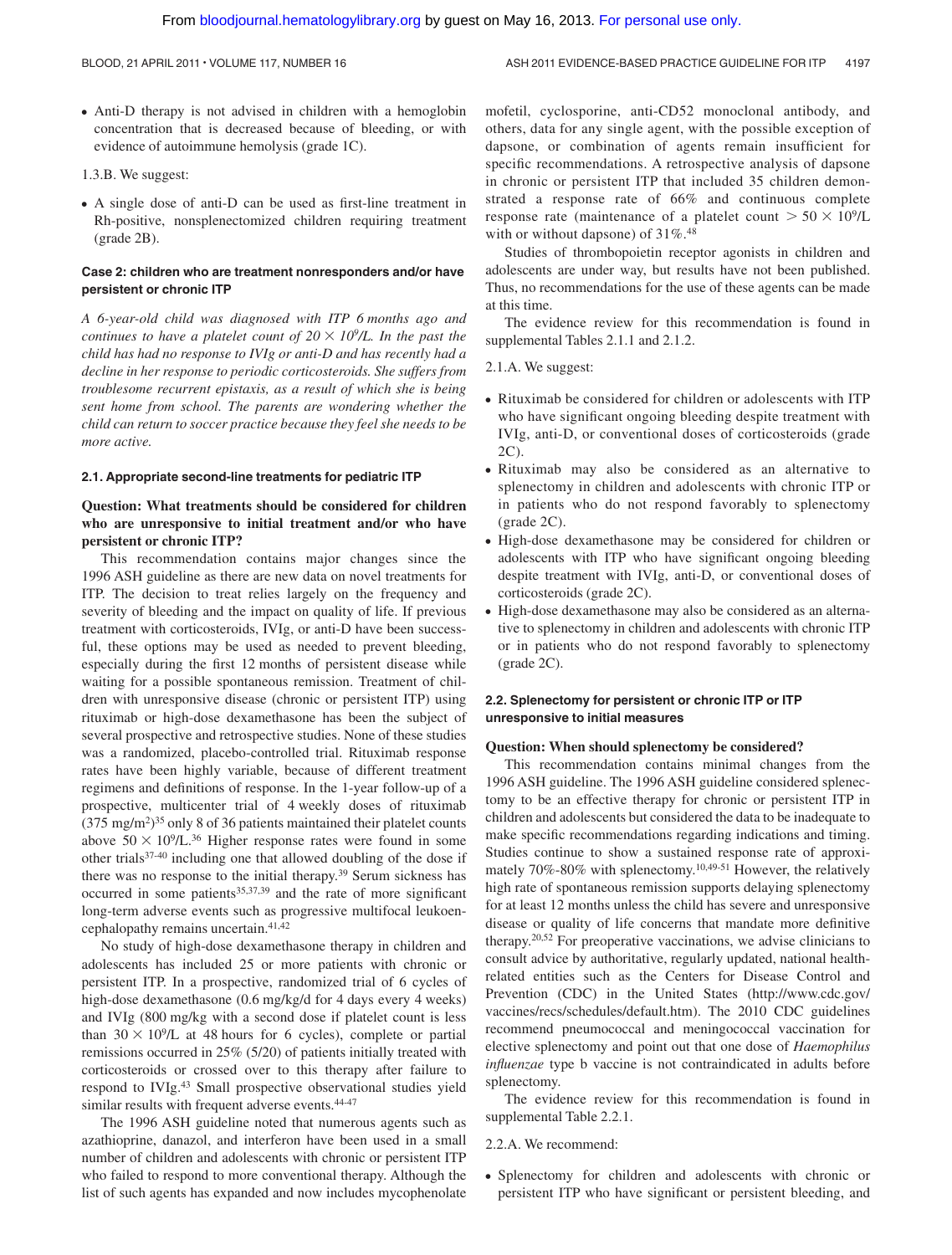lack of responsiveness or intolerance of other therapies such as corticosteroids, IVIg, and anti-D and/or who have a need for improved quality of life (grade 1B).

## 2.2.B. We suggest:

• Splenectomy or other interventions with potentially serious complications be delayed for at least 12 months, unless accompanied by severe disease defined by the IWG as unresponsive to other measures or other quality of life considerations (grade 2C).

## **2.3.** *Helicobacter pylori* **(***H pylori***) testing in children with persistent or chronic ITP**

## **Question: What is the role of** *H pylori* **testing in children with persistent or chronic ITP?**

This recommendation was not discussed in the 1996 ASH guideline. There has been one randomized trial investigating the role of *H pylori* eradication in children with chronic ITP.53 In this investigation 55 children in Thailand were investigated for the presence of *H pylori*. The 16 patients who were identified to have *H pylori* were then randomized between 14 days of eradication therapy or placebo and followed for 6 months. The primary end point of platelet recovery for at least 3 months was achieved in 12% of the treatment group and 13% of the placebo group. In addition, the prevalence of *H pylori* among all patients enrolled (16/55, 29%) was not different from the general prevalence in healthy Thai children (34%-50%), a finding supported by other studies.<sup>54-56</sup> Eradication positively affected disease in one study,56 but not in the other two.54,55 Diagnosis of *H pylori* varied between the studies from C<sup>13</sup> urea breath test alone,<sup>53,55</sup> stool antigen alone,<sup>56</sup> to two of  $C<sup>13</sup>$  breath test, serum antibody, and stool antigen.<sup>54</sup> These differences may have led to the differences in the results. On the basis of our assessment of the literature, we suggest that patients should undergo treatment and testing based on individual symptoms. It is also possible that data will vary depending on the regional prevalence of *H pylori*, *H pylori* strain, and methods of diagnosis and treatment used. Diagnostic testing for and treatment of *H pylori* should be done in consultation with a gastroenterologist.

The evidence review for this recommendation is found in supplemental Tables 2.3.1 and 2.3.2.

2.3.A. We recommend:

● Against routine testing for *H pylori* in children with chronic ITP (grade 1B).

## **Case 3: management of MMR-associated ITP**

*A 15-month-old child presents with a 24-hour history of bruising and petechiae. The child received a measles, mumps, and rubella (MMR) vaccination 2 weeks earlier. There is no additional bleeding. Physical examination is notable for a few areas of scattered petechiae and several small bruises. There is no other active bleeding, lymphadenopathy, or hepatosplenomegaly. Complete blood count is normal except for a platelet count of*  $8 \times 10^9$ */L. Peripheral blood smear is consistent with ITP.*

## **3.1. MMR vaccination in children with ITP**

## **Question: What do you tell the mother about future vaccinations?**

This topic was not addressed in the 1996 ASH guideline. A recent systematic review described studies reporting cases of thrombocytopenia in children immunized with MMR vaccine before the development of ITP as well as those studies reporting the risk of ITP recurrence after MMR immunization or re-immunization in patients with previous nonvaccine or vaccine-associated ITP.57 Eleven studies reported the incidence of MMR vaccine– associated ITP to be 0.87 to 4 (median 2.6) cases per 100 000 vaccine doses. In comparison, the reported incidence of ITP following natural measles or rubella infection ranges from 6 to 1200 per 100 000 cases. Therefore, the risk of developing ITP is higher following natural infection with these viruses, justifying vaccination. MMR vaccination of unimmunized patients with ITP and re-vaccination of patients with previous nonvaccine or vaccineassociated ITP did not lead to recurrence of the thrombocytopenia.

The evidence review for this recommendation is found in supplemental Table 3.1.1.

3.1.A. We recommend:

- Children with a history of ITP who are unimmunized receive their scheduled first MMR vaccine (grade 1B).
- In children with either nonvaccine or vaccine-related ITP who have already received their first dose of MMR vaccine, vaccine titers can be checked. If the child displays full immunity (90%-95% of children), then no further MMR vaccine should be given. If the child does not have adequate immunity, then the child should be re-immunized with MMR vaccine at the recommended age (grade 1B).

## **Section 2: ITP in the adult**

## **Case 4: newly diagnosed ITP in the adult**

*A previously well, 28-year-old woman presents with isolated mucosal hemorrhage. A complete blood count was performed and she was found to have a platelet count of 9*  $\times$  10<sup>9</sup>/L.

## **4.1. Initial diagnosis of ITP**

## **Question: What testing is required to confirm the diagnosis of ITP?**

This recommendation has major changes from the 1996 ASH guideline as we do not find evidence for an age threshold at which a bone marrow examination is required.58-60 The diagnosis of ITP is made by exclusion of secondary causes of thrombocytopenia (Table 2) as there are no diagnostic tests to confirm ITP. The initial history and physical examination should be aimed at identifying evidence of bleeding and excluding other causes of thrombocytopenia or secondary ITP. If during the course of treatment or monitoring atypical features develop—for example, abnormalities in the white blood cell count, lymphadenopathy, multiple cytopenias—then the diagnosis of ITP should be reassessed. As in childhood ITP, we found insufficient evidence to recommend or suggest the routine use of antiplatelet, <sup>61-71</sup> antiphospholipid $72-75$  and antinuclear antibodies,  $13,76$  thrombopoietin levels,64,65,77 or platelet parameters obtained on automated analyzers64,65,78-84 in the evaluation of patients with suspected ITP.

In patients presenting with suspected ITP, abnormalities in the complete blood count and peripheral blood smear other than thrombocytopenia (and perhaps microcytic anemia attributed to chronic blood loss) should be further investigated, for example, with a bone marrow examination or other appropriate investigations, before the diagnosis of ITP is made. Testing for HIV and HCV should be considered in all patients with acute ITP, because treatment of the underlying disease may alter the course of secondary ITP (sections 7.1 and 7.2).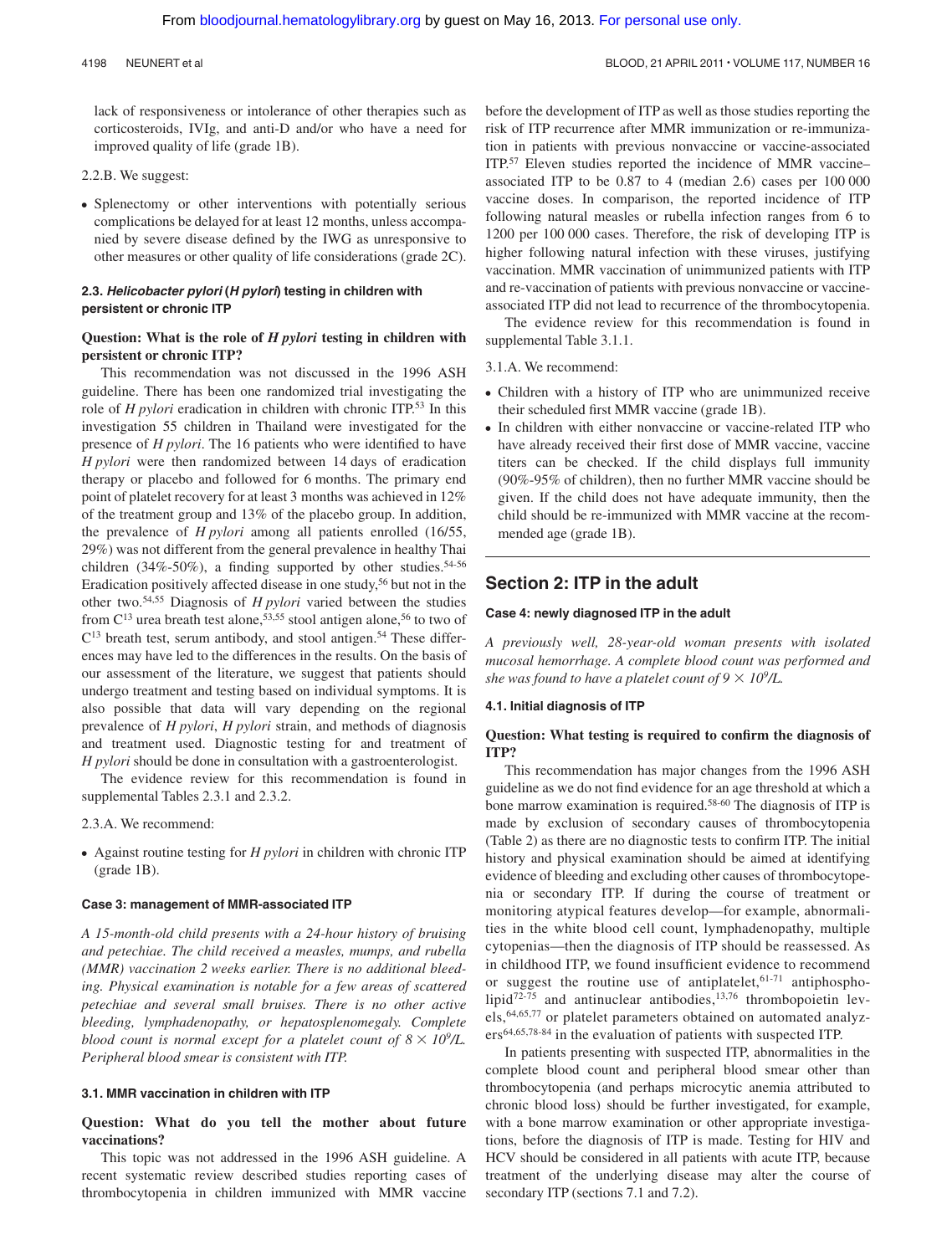BLOOD, 21 APRIL 2011 · VOLUME 117, NUMBER 16 ASH 2011 EVIDENCE-BASED PRACTICE GUIDELINE FOR ITP 4199

The evidence review for this recommendation is found in supplemental Tables 4.1.1 through 4.1.6.

4.1.A. We recommend:

- Testing patients for HCV and HIV (grade 1B).
- 4.1.B. We suggest:
- Further investigations if there are abnormalities (other than thrombocytopenia and perhaps findings of iron deficiency) in the blood count or peripheral blood smear (grade 2C).
- A bone marrow examination is not necessary irrespective of age in patients presenting with typical ITP (grade 2C).

*The patient is concerned about her bleeding and has learned from the internet that a low platelet count is associated with a risk of bleeding. She questions you about whether she should be receiving drug treatment.*

## **4.2. Treatment of newly diagnosed adult ITP**

## **Question: When is treatment indicated for newly diagnosed ITP?**

This recommendation has only minor changes from the 1996 ASH guideline. The natural history of such patients has not been well studied. Spontaneous remissions do occur, although this is much less common in adults compared with children. In one study, 8 of the 87 patients with a platelet count  $> 50 \times 10^9$ /L spontaneously remitted with no treatment, and among those who were treated, some remitted off treatment.85 Another study followed up patients with persistent ITP who had not had a splenectomy and demonstrated a further 17/59 patients achieved remission between 6 months and 3 years.<sup>86</sup> Finally, 12 of the 28 patients in the study by Cooper and colleagues were off treatment after being treated with intermittent infusions of anti-D for a platelet count  $<$  30  $\times$  10<sup>9</sup>/L.<sup>87</sup> Patients referred to hematologists are more likely to have severe thrombocytopenia and (presumably) to ultimately require some form of treatment.<sup>88</sup> The decision to treat should be based on the individual patient's severity of bleeding, bleeding risk (eg, previous bleeding episodes, coincident risk factors for bleeding such as hypertension and age), activity level (eg, playing contact sports), likely side effects of treatment, and patient preferences.85,89-101 Women with chronic ITP may have heavy menstrual periods that interfere with their daily activities or result in iron deficiency anemia, both findings that may influence the decision to treat. There is limited evidence on which to base treatment recommendations on a specific platelet count or age for all patients. Observational data of ITP patient cohorts have suggested that bleeding risk is increased with platelet counts less than 20 or  $30 \times 10^9$ /L, but it is unclear whether offering treatment to all patients with ITP at these levels will result in decreased bleeding. The outcomes from ITP do appear to be improving; the original ASH guideline reported a mortality rate for patients with newly diagnosed ITP between 1928-1989 of 2.1%, compared with a mortality rate of 0.8% in patients with newly diagnosed ITP between 1973-2004 (including papers published after the last ASH review).85,89-97,99-101 Care must be taken in interpreting the estimates of the rates of death as these papers are very heterogeneous. In contrast, mortality for patients with chronic ITP has not improved to the same extent, with a mortality rate of 5.4% (25/465 patients) in the original ASH guideline compared with mortality rates of 6.6% (6/91 patients) in more recently reported studies.A comprehensive analysis including the data from the 1996 ASH guideline and updated to 1998 was used to try to extrapolate future risk of bleeding.<sup>90</sup> Increasing age was found to be a major risk factor for bleeding. This model predicted that older patients with platelet counts of less than  $30 \times 10^9$ /L were at very high risk of bleeding; for example, the study estimated that patients older than the age of 60 years with a platelet count of less than  $30 \times 10^9$ /L had a predicted 5-year fatal bleeding risk of 48% compared with  $2.2\%$  for those younger than 40 years.<sup>90</sup> However, because of the characteristics of the underlying dataset, the study was not able to evaluate the implications of other thresholds. The study based its bleeding risk estimates on small retrospective studies leading to large confidence intervals (CIs). It is important to remember that death is not the only outcome of interest in treating such patients. Other outcomes, such as intracranial hemorrhage, are also very important as they can lead to severe disability.

We found no evidence that could allow us to determine a minimum platelet count threshold or specific age at which a typical patient with ITP should be treated. We recognize that the majority of clinicians use the platelet threshold of  $< 30 \times 10^9$ /L as a trigger for treatment, and we find no evidence to contradict this practice.

The evidence review for this recommendation is found in supplemental Tables 4.2.1 and 4.2.2.

4.2.A. We suggest:

● Treatment be administered for newly diagnosed patients with a platelet count  $< 30 \times 10^9$ /L (grade 2C).

## **4.3. First-line treatment of adult ITP**

*Given her degree of thrombocytopenia, recurrent mucosal hemorrhage and level of concern, you recommend treatment.*

## **Question: What is suitable first-line treatment for newly diagnosed ITP?**

This recommendation has only a minor change from the 1996 ASH guideline, being the addition of anti-D as a treatment option in Rh-positive, nonsplenectomized individuals. A large number of papers present data relevant to first-line treatment of ITP.87,89,91,96,97,99-109 If treatment is required for ITP, it should be tailored to the individual patient, taking into account the presence and severity of bleeding, the rapidity of desired platelet count rise, and possible side effects. We recommend longer courses of corticosteroids (eg, prednisone 1 mg/kg orally for 21 days then tapered off) over either shorter courses of corticosteroids (eg, dexamethasone 40 mg orally for 4 days) or IVIg because longer courses of corticosteroids are associated with a longer time to the loss of response in the only study that has compared short-course therapy (IVIg or intravenous corticosteroids on days 1-3 followed by placebo on days 4-21) with long-course therapy (IVIg or intravenous corticosteroids on days 1-3 followed by oral corticosteroid therapy on days 4-21).<sup>107</sup>

Two cohort studies have provided additional guidance if clinicians choose to use shorter courses of corticosteroids. Mazzucconi and colleagues $108$  summarize 2 cohort studies that demonstrated high response rates with repeated short courses of dexamethasone, and Cheng et al<sup>104</sup> summarize an additional cohort study of high-dose dexamethasone. Both studies report high rates of sustained response. The study by Mazzucconi et al reported in the monocenter cohort an overall relapse-free survival, defined as a platelet count  $> 20 \times 10^9$ /L, in responders to dexamethasone to be 90% (95% CI 78.3-100) at 15 months. Similar results were found in the multicenter cohort, which demonstrated an overall relapsefree survival of 81% (95% CI 70.6-92.3) using a slightly higher platelet count of  $30 \times 10^9$ /L to define response. The investigation by Cheng et al found that 42% of all treated patients had a platelet count  $> 50 \times 10^9$ /L at 6 months and required no further treatment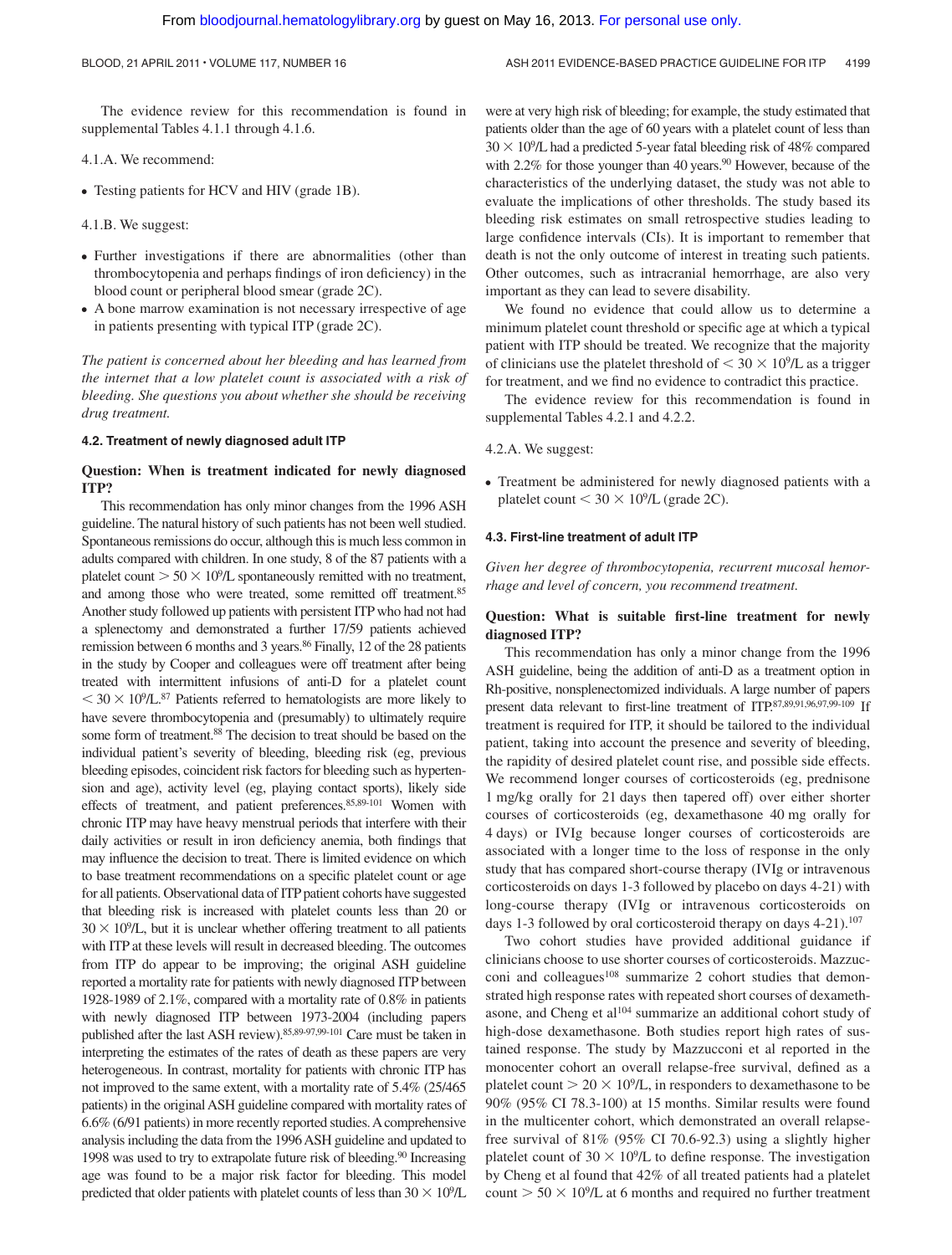during a 2- to 5-year follow-up period. Neither of these investigations has a comparator, however, making the relative efficacy compared with other treatments difficult to evaluate.

If anti-D is chosen as a therapy, care must be taken because of a risk of severe hemolysis that has been reported with some products.33 If IVIg is chosen, we recommend an initial dose of 1 g/kg; this recommendation is based on the results of a small, randomized trial. Patients who fail to respond to 1 g/kg may respond to higher doses (ie, 2 g/kg).106 We found no evidence to support or refute the routine use of premedications before IVIg, although we note that severe reactions are uncommon.

Zaja and colleagues recently reported the results of a randomized, open-label trial examining the addition of rituximab to high-dose dexamethasone in patients with newly diagnosed ITP.<sup>110</sup> This study was published after the literature review for this guideline was complete. This trial targeted treatment-naive subjects with the primary objective assessing whether subjects had a sustained response (SR) of a platelet count  $> 50 \times 10^9$ /L 6 months after entering the trial. The study demonstrated an improved response with the addition of rituximab (36% vs  $63\%, P = .004$ ). Of patients started on dexamethasone alone who failed to achieve SR, 15 of 27 patients (56%) converted to SR after salvage therapy with rituximab and dexamethasone. However, this study was limited by a high rate of protocol violations and study dropouts and the administration of additional treatments/crossovers. It is also unclear how it would compare with a prolonged course of corticosteroids, which seems to be more beneficial than a short course of high-dose corticosteroids.107 The rituximab arm also had a higher rate of complications.

The evidence review for this recommendation is found in supplemental Tables 4.3.1 and 4.3.2.

## 4.3.A. We suggest:

- Longer courses of corticosteroids are preferred over shorter courses of corticosteroids or IVIg as first-line treatment (grade 2B).
- IVIg be used with corticosteroids when a more rapid increase in platelet count is required (grade 2B).
- Either IVIg or anti-D (in appropriate patients) be used as a first-line treatment if corticosteroids are contraindicated (grade 2C).
- If IVIg is used, the dose should initially be 1  $g/kg$  as a one-time dose. This dosage may be repeated if necessary (grade 2B).

*The patient's platelet count increases to more than*  $100 \times 10^9$ */L. The corticosteroids are tapered and discontinued but 3 months later epistaxis and mucosal bleeding develop associated with a platelet count* - *10 109/L. Another physician administers a treatment of IVIg and places her on corticosteroids, which fail to maintain the platelet count at a level that controls bleeding. She is becoming uncomfortable with the side effects of corticosteroids. She wants to know whether she needs a splenectomy or whether there might be some treatment not involving surgery.*

## **4.4 Treatment of patients who are unresponsive to or relapse after initial corticosteroid therapy**

#### **Question: What is the most appropriate next therapy?**

This section contains major changes compared with the 1996 ASH guideline because significant new treatments have been developed, including thrombopoietin receptor agonists and rituximab. The fundamental treatment goal for a patient with ITP is achieving a platelet count that prevents major bleeding rather than "normalizing" the platelet count. In selecting an evidence-based treatment for chronic ITP, clinicians and patients must now consider questions such as: Should one of the thrombopoietin receptor agonists or rituximab be used before splenectomy? Does evidence support the sequence in which splenectomy, the thrombopoietin receptor agonists, and rituximab should be used? In addition to the likelihood and durability of the patient's platelet response, other issues including out-of-pocket expenses and the duration and inconvenience of the treatment must be considered. The impact of treatment on quality of life also represents an increasingly important consideration for patients and clinicians.111 Additionally, all of these treatments have either proven long-term adverse events such as septicemia after splenectomy or other complications of potent immunosuppression (rituximab) or have been available for too short a time to comprehend fully long-term toxicities (eltrombopag and romiplostim). Septicemia in patients who have had splenectomy, for example, occurs with a relative risk of 1.4 (95% CI 1.0-2.0) in the first year after splenectomy. The causative agent is *Streptococcus pneumoniae* in the majority of cases, and the case fatality rate approaches 50%.112,113

The 1996 ASH guideline supported open splenectomy (OS) for ITP, but determined that research was inadequate to allow evidencebased recommendations on appropriate indications or timing for the operation.<sup>1</sup> In their 2010 consensus review, Provan and colleagues considered second-line treatments to include splenectomy, azathioprine, cyclosporine A, cyclophosphamide, danazol, dapsone, mycophenolate mofetil, rituximab, and thrombopoietin receptor agonists eltrombopag and romiplostim.<sup>3</sup> Splenectomy was noted to be deferred in most series for at least 6 months after diagnosis.3Azathioprine, cyclosporine A, cyclophosphamide, danazol, dapsone, mycophenolate mofetil, and vincristine can produce responses in platelet counts after days to weeks of administration with considerable variability in response by individual patients.<sup>1,3</sup> Each agent has unique potential toxicities such as immune suppression, secondary malignancies, hypertension, hepatic toxicity, and others, which must be considered by the patient and clinician.1,3 Formal recommendations regarding these agents are not made because research since the 1996 guideline has been inadequate to allow evidence-based recommendations on appropriate indications or timing. Eltrombopag and romiplostim have shown efficacy in RCTs in splenectomized or nonsplenectomized patients with persistent or chronic thrombocytopenia.114-116 When these agents are abruptly discontinued, thrombocytopenia typically recurs or transiently worsens, so clinicians and patients need to be vigilant for bleeding symptoms during this period. Adverse effects have generally been mild, although a recent study in patients with chronic liver disease was stopped because of an excess of portal venous thrombosis episodes in patients treated with eltrombopag.117 Thrombosis has not emerged as a major risk in other studies.<sup>118</sup> The clinical significance of increased marrow reticulin fibrosis observed in 10 of 271 patients in the romiplostim trials<sup>119</sup> and in 7 of the long-term follow-up of eltrombopag patients (Promacta drug information [http://us.gsk.com/products/assets/ us\_promacta.pdf]) is unclear. Hepatotoxicity is important to monitor, because approximately 3% of eltrombopag-treated patients will have an increase of alanine aminotransferase (ALT) to at least 3 times the upper limit of normal compared with 0%-2% for controls, but in the majority this is nonprogressive or resolves.<sup>114</sup> Both agents are FDA-approved for the treatment of patients with chronic ITP who have not had sufficient responses to corticosteroids, IVIg, or splenectomy. For both agents, the indication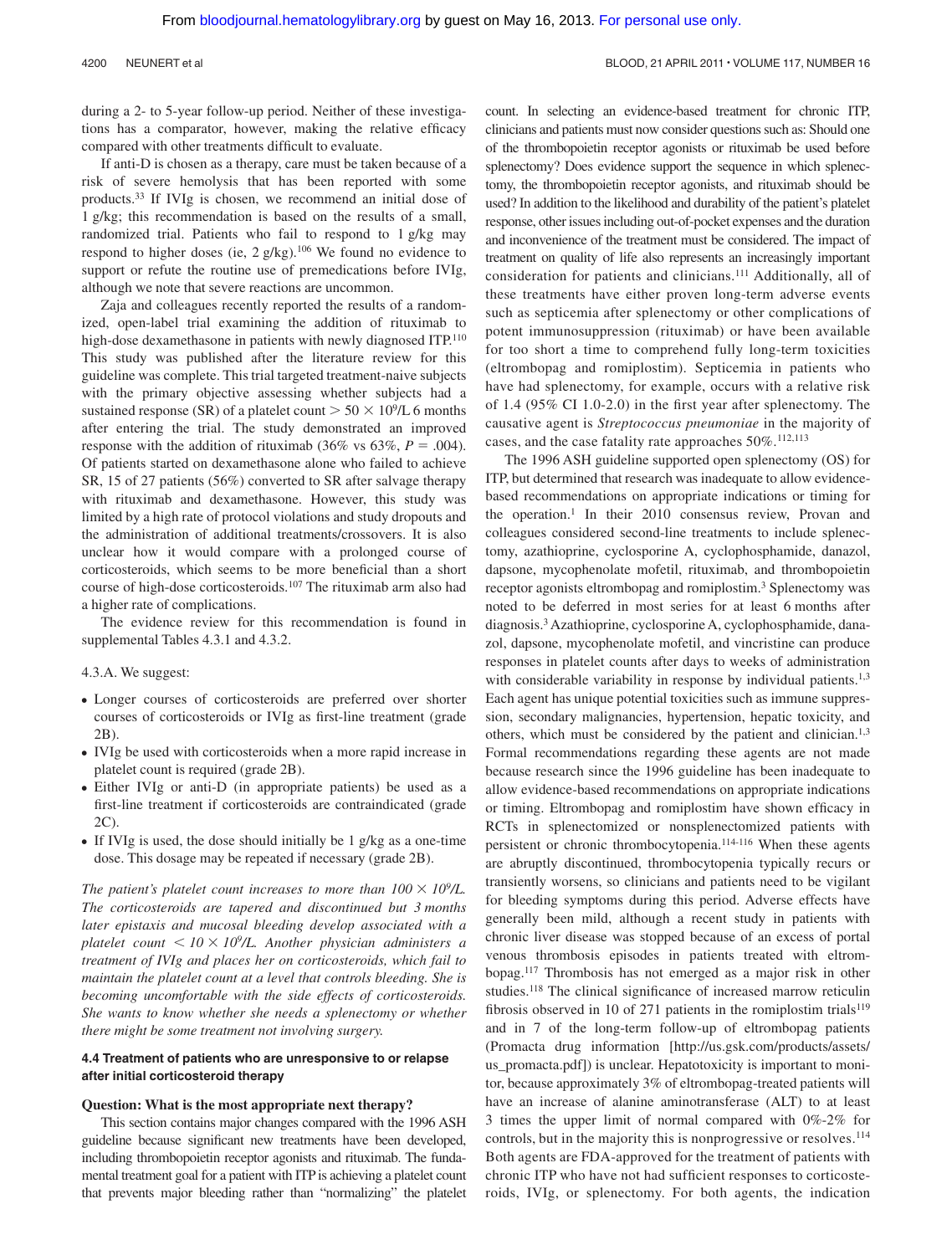requires a clinical determination that the degree of thrombocytopenia (not specified) and clinical condition (not specified) increase the risk for bleeding.

New since the 1996 ASH guideline is the extensive use of rituximab in the management of adult patients with ITP who have failed one or more lines of therapy and who have undergone (in many cases) unsuccessful splenectomy. This experience has been summarized in the systematic review by Arnold et al<sup>120</sup> The pooled estimate of overall platelet count response in 313 patients from 19 eligible reports was 62.5% (95% CI 52.6-72.5%).120 Rituximab responses can be enduring, although the rate of durable response at 1 year may be as low as 30%.121 The rate of long-term responses, in excess of 1 year, has been reported to be between 18% and 35%, but not all of those who relapse require treatment.<sup>121,122</sup> Arnold and colleagues evaluated safety outcomes in 306 patients, of whom 10 (3.3%) had severe or life-threatening complications after rituximab treatment. Nine patients (2.9%) died. Thus 19 of 306 patients had grade 3, 4, or 5 toxicity as defined by the National Cancer Institute Common Terminology Criteria for Adverse Events.120,123

Progressive multifocal leukoencephalopathy has recently emerged as a complication of rituximab treatment; reports suggest this complication is rare in patients with ITP treated with rituximab.<sup>41</sup>

In summary, despite a plethora of novel agents and new information on success of treatment, there is no evidence to guide a sequence of treatments for patients who have recurrent or persistent thrombocytopenia associated with bleeding after an initial treatment course with corticosteroids (or IVIg or anti-D). Splenectomy remains the only treatment that provides sustained remission off all treatments at 1 year and beyond in a high proportion of patients with ITP; sustained remission rates with rituximab are disappointing and the thrombopoietin receptor agonists produce off-treatment sustained remissions very infrequently.

The evidence review for this recommendation is found in supplemental Table 4.4.1.

## 4.4.A. We recommend:

- Splenectomy for patients who have failed corticosteroid therapy (grade 1B).
- Thrombopoietin receptor agonists for patients at risk of bleeding who relapse after splenectomy or who have a contraindication to splenectomy and who have failed at least one other therapy (grade 1B).
- 4.4.B. We suggest:
- Thrombopoietin receptor agonists may be considered for patients at risk of bleeding who have failed one line of therapy such as corticosteroids or IVIg and who have not had splenectomy (grade 2C).
- Rituximab may be considered for patients at risk of bleeding who have failed one line of therapy such as corticosteroids, IVIg, or splenectomy (grade 2C).

## **4.5. Laparoscopic versus open splenectomy and vaccination before splenectomy**

## **Question: If splenectomy is considered, is laparoscopic splenectomy preferred over open splenectomy? What vaccines are indicated in patients undergoing splenectomy?**

On the issue of OS versus laparoscopic splenectomy (LS), we identified one systematic review and one additional case series.124,125 This review suggested that LS had fewer complications than OS; however, this conclusion is limited by a lack of randomized studies. We find no new evidence to allow us to make new recommendations regarding indications or timing for splenectomy in adult patients with ITP. For preoperative vaccinations, we advise clinicians to consult advice by authoritative, regularly updated, national health-related entities such as the CDC in the United States (http://www.cdc.gov/vaccines/recs/schedules/default. htm). The 2010 CDC guidelines recommend pneumococcal and meningococcal vaccination for elective splenectomy and point out that one dose of *H influenzae* type b vaccine is not contraindicated in adults before splenectomy.

Although the risk of infection is the major cause of mortality after splenectomy, there have been several other complications that should be discussed with the patient when obtaining consent. These include bleeding, the need for transfusions, hernia formation, nerve palsies, intra-abdominal adhesions leading to obstruction, and thrombosis.97

The evidence review for this recommendation is found in supplemental Table 4.5.1.

- 4.5.A. We recommend:
- That for medically suitable patients, both LS and OS offer similar efficacy (grade 1C).

#### **Case 5: treatment of refractory ITP after splenectomy**

*After a successful splenectomy, the patient achieves a stable platelet count of 50 to 60*  $\times$  10<sup>9</sup>/L.

## **5.1. Treatment of adult refractory ITP after splenectomy**

## **Question: When is treatment indicated for ITP after splenectomy?**

This recommendation makes minor changes from the 1996 ASH guideline with the addition of new evidence supporting the platelet thresholds for treatment. ITP in adults is typically an illness typified by relapses and remissions over many years.<sup>85</sup> As per the IWG, patients who do not achieve spontaneous remission or do not maintain a complete response following cessation of therapy are classified as having persistent (3-12 months from diagnosis) or chronic (lasting for more than 12 months) ITP.<sup>7</sup> Patients who have failed splenectomy or relapsed thereafter, and have severe ITP (see Table 4 for definitions) or have a risk of bleeding that requires therapy are classified as having refractory ITP.<sup>7</sup> Based on opinion, the 1996 ASH guideline recommended against further treatment of patients with platelet counts  $>$  30  $\times$  10<sup>9</sup>/L who have failed to respond to splenectomy and have no bleeding symptoms, but recommended further treatment for patients with platelet counts  $< 30 \times 10^9$ /L who have active bleeding.<sup>1</sup> Our review identified additional data supporting the recommendation of withholding further therapy in patients with platelet counts  $> 30 \times 10^9$ /L in the absence of bleeding after splenectomy.<sup>126,127</sup> In the first prospective cohort study, patients who eventually maintained a postsplenectomy platelet count of  $> 30 \times 10^9$ /L experienced no mortality from bleeding; rather, the deaths (5.3%) were because of complications from ITP treatment. In contrast, patients who were unresponsive to therapy with platelet counts  $\langle 30 \times 10^9 \rangle$  had a high rate of bleeding-related mortality (36.7%), and fewer died from ITP treatment complications (6.7%).126 In the second study, among 47 patients who failed to maintain a postsplenectomy platelet count of  $100 \times 10^9$ /L after an initial response, hemorrhagic deaths over a median of 7.5 years occurred in 3 patients who were unresponsive to therapy with platelet counts  $<$  20  $\times$  10<sup>9</sup>/L.<sup>127</sup> Another study that did not specifically examine patients after splenectomy but analyzed data from ITP patient cohorts demonstrated that the age-adjusted risk of fatal bleeding in patients with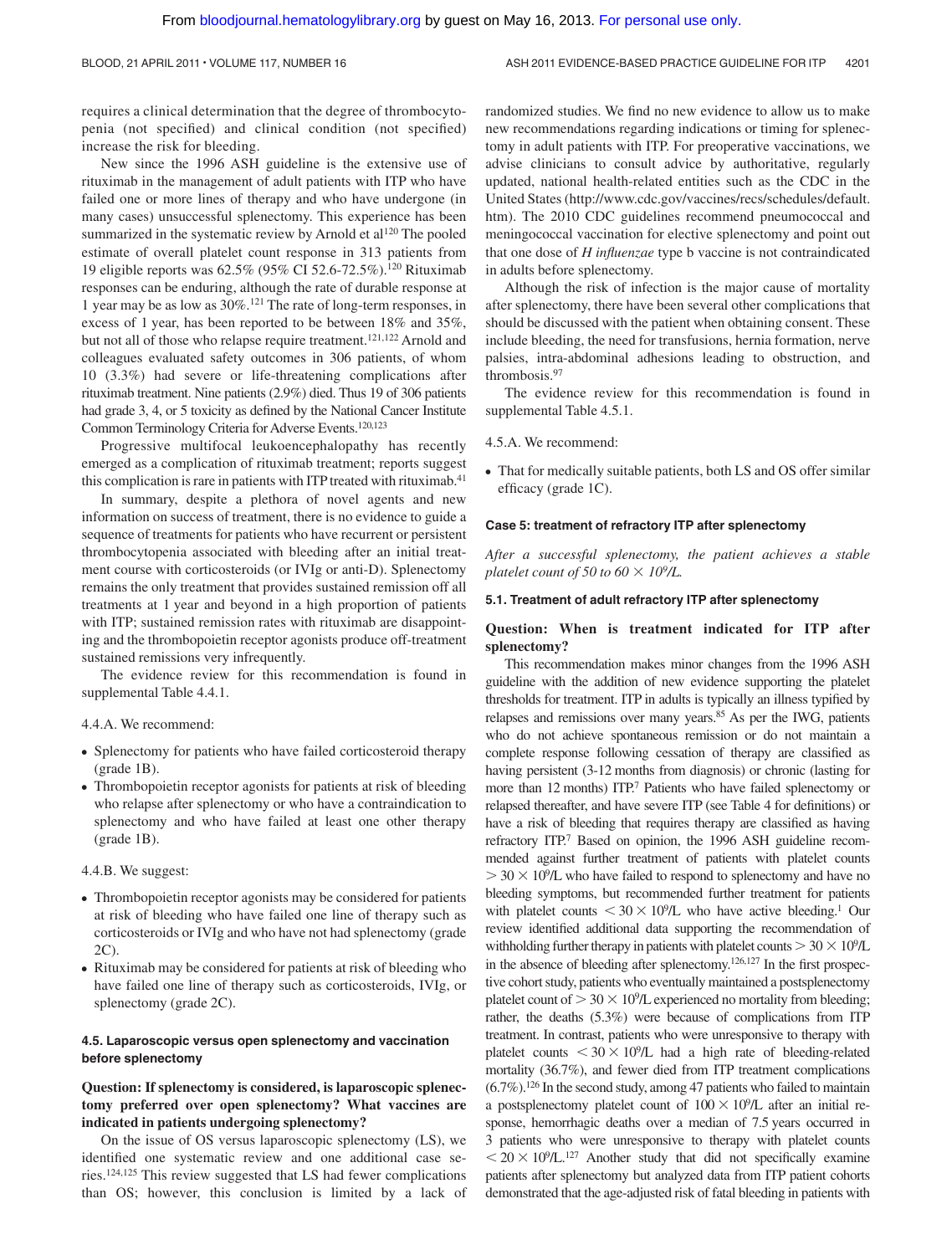ITP and platelet counts  $< 30 \times 10^{9}$ /L was 0.4% for patients younger than 40 years of age, 1.2% for patients 40-60 years of age, and 13.0% in patients  $> 60$  years of age.<sup>90</sup>

The evidence review for this recommendation is found in supplemental Table 5.1.1.

5.1.A. We recommend:

• Against further treatment in asymptomatic patients after splenectomy who have platelet counts  $> 30 \times 10^9$ /L (grade 1C).

## **Case 6: treatment of ITP in pregnancy**

*The same patient returns 6 months later having recently learned that she is 8 weeks pregnant. Her platelet count is*  $46 \times 10^9$ */L.* 

## **Question: How should ITP in pregnancy be managed?**

This recommendation makes minor changes to the 1996 ASH guideline including adding corticosteroids as initial treatment along with IVIg and a change in the mode of delivery to be based on obstetric indications for all pregnant women. The 1996 ASH guideline discussed the diagnosis and treatment of ITP in pregnancy. There is no new evidence in the area of diagnosis of ITP in pregnancy, thus no new recommendations are made. Neonates born to women with ITP are at risk of being thrombocytopenic at birth, but there is little evidence to suggest they are at significant risk of bleeding. The management of neonates born to women with ITP is beyond the scope of this guideline.

Treatment of ITP in pregnancy encompasses 2 aspects: (1) the treatment of ITP during pregnancy and (2) the management of ITP during labor and delivery.

## **6.1. Management of ITP during pregnancy**

As discussed in the 1996 ASH guideline, there are few data to distinguish management of ITP in pregnant women from management in nonpregnant women.<sup>1</sup> There are no studies comparing different treatments or comparing treatment to nontreatment in pregnant women, and all data are based on observational studies. Corticosteroids and IVIg are considered safe with regard to teratogenicity but may have maternal side effects including exacerbation of gestational diabetes mellitus and postpartum psychiatric disorders. Cytotoxic agents such as cyclophosphamide and the vinca alkaloids are avoided during pregnancy because of an assumed risk of teratogenicity, although data on the magnitude of the risk are limited.128 Azathioprine has been used as an immunosuppressive agent during pregnancy without toxicity. However, there are no published reports of its successful use in pregnant patients with ITP.129 Use of anti-D is limited to case reports and small prospective studies.130 Rituximab use during pregnancy for ITP has not been evaluated, but it has been used for treatment of non-Hodgkin lymphoma during pregnancy.131,132 Splenectomy may increase the risk of preterm labor during the first trimester and can be technically difficult because of the size of the uterus in the third trimester, but data regarding the magnitude of risk are lacking, as are data regarding the risks with laparoscopic splenectomy.133 We identified no evidence for specific platelet thresholds at which pregnant patients with ITP should be treated; as with other patients, clinicians should consider the risks and benefits of any proposed treatment plans with a particular focus on major maternal complications including both those because of the ITP and those because of the drugs used to increase the platelet counts.

The evidence review for this recommendation is found in supplemental Table 6.1.1.

- 6.1.A. We recommend:
- Pregnant patients requiring treatment receive either corticosteroids or IVIg (grade 1C).

## **6.2. Treatment of ITP during labor and delivery**

ITP management at the time of delivery is based on an assessment of maternal bleeding risks associated with delivery, epidural anesthesia, and the minimum platelet counts required to safely undergo these procedures. Although no studies have evaluated the optimal platelet thresholds for epidural anesthesia or delivery, there are observational data that can inform this issue. A review of 92 pregnant women with ITP (119 pregnancies) followed over 11 years in a single center found that epidural anesthesia was administered in 42 (37%) pregnancies without any complications; of these, 1 woman had a platelet count  $\leq 50 \times 10^9$ /L and 6 had platelet counts between 50 and  $75 \times 10^9$ /L.<sup>134</sup> Vaginal delivery was performed in 82.4% of deliveries and cesarean section in 17.6% with no difference in median platelet counts  $(88 \times 10^9)$ L and  $75 \times 10^9$ /L, respectively). Bleeding complications were noted to be uncommon and unrelated to the degree of thrombocytopenia. Thrombocytopenia with platelet counts  $\leq 150 \times 10^9$ /L was observed in 25.2% of neonates, but major bleeding was rare, occurring in only one neonate who developed a subependymal hemorrhage on day 9 of life and whose platelet nadir was  $135 \times 10^9$ /L on day 2. Similar low rates of neonatal hemorrhage were noted in another retrospective cohort of 37 pregnant women with ITP, again unrelated to the mode of delivery.<sup>135</sup> Based on this new evidence, delivery of neonates in women with ITP should be based on obstetric indications.134 We could find no evidence to support the routine use of intrapartum fetal platelet counts. We could also find no evidence to support specific platelet count thresholds that are "safe" in the ante- or peripartum period.

The evidence review for this recommendation is found in supplemental Table 6.2.1.

## 6.2.A. We suggest:

● For pregnant women with ITP, the mode of delivery should be based on obstetric indications (grade 2C).

## **Case 7: treatment of specific forms of secondary ITP: HCV infection, HIV infection, and** *H pylori* **infection**

*You are following a patient who was referred because he was being treated for hepatitis C infection and on his last set of routine blood work he was noted to have a platelet count of 30*  $\times$  10<sup>9</sup>/L.

## **7.1 Management of secondary ITP (HCV-associated)**

## **Question: How should ITP be managed in the background of HCV?**

This topic was not discussed in the 1996 ASH guideline. Secondary ITP can occur in association with chronic HCV infection. Combination antiviral therapy with standard or pegylated interferon plus ribavirin is approved for the treatment of patients with chronic HCV who have compensated liver disease. Whereas antiviral treatment can result in improvement in the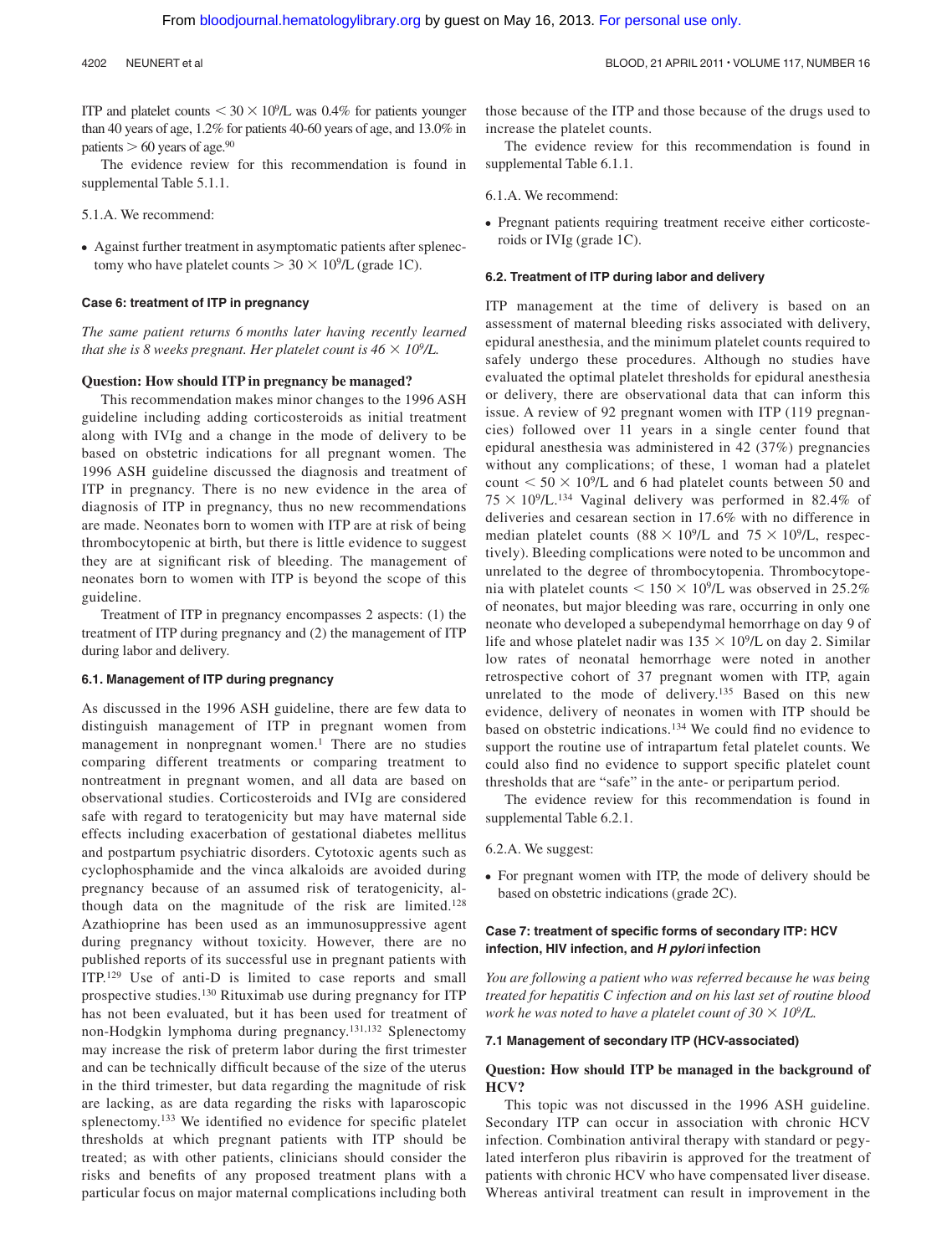platelet count,<sup>136-138</sup> thrombocytopenia is a recognized side effect of interferon therapy. Manufacturers recommend that the presence of thrombocytopenia with a platelet count  $\leq 75 \times 10^9$ /L is a relative contraindication to interferon therapy. Corticosteroids may increase the platelet count, but may also increase the HCV viral load.139,140 In contrast, IVIg may result in a shortlived increase in the platelet count, but without an increase in the HCV viral load.137,141 Splenectomy appears effective for thrombocytopenia associated with HCV.142,143 The thrombopoietin receptor agonist eltrombopag was evaluated in a phase 2 randomized, double-blind, placebo-controlled clinical trial in patients with platelet counts  $20-70 \times 10^9$ /L and liver cirrhosis or portal hypertension.144 An increase in platelet count  $\geq 100 \times 10^9$ /L after 4 weeks was seen in 75%-95% of patients with eltrombopag doses ranging from 30-75 mg daily. Recently, however, a randomized trial of eltrombopag for the treatment of thrombocytopenia in patients with chronic liver disease was stopped because of an excess of portal venous thrombosis.<sup>117</sup> As in other clinical situations, we suggest that physicians consider treating patients with major bleeding symptoms to increase their platelet count, although evidence to support this statement is lacking. HCV-associated ITP should be managed in consultation with a hepatologist or infectious disease specialist.

The evidence review for this recommendation is found in supplemental Table 7.1.1.

7.1.A. We suggest:

- In patients with secondary ITP because of HCV infection, antiviral therapy should be considered in the absence of contraindications (grade 2C). However, the platelet count should be closely monitored because of a risk of worsening thrombocytopenia attributable to interferon.
- If treatment for ITP is required, the initial treatment should be IVIg (grade 2C).

#### **7.2. Management of secondary ITP (HIV-associated)**

## **Question: Does the presence of HIV require different management in ITP?**

This topic was not discussed in the 1996 ASH guideline. Secondary ITP can occur in association with human immunodeficiency virus (HIV) infection. Effective viral suppression using antiretroviral therapy (zidovudine monotherapy in high doses<sup>145</sup> and highly active antiretroviral therapy [HAART]<sup>146,147</sup>) improves HIV-associated cytopenias, including thrombocytopenia. Treatment of secondary ITP (HIV-associated) with short-term corticosteroids increases the platelet count in a similar manner as in non-HIV–infected individuals and does not appear to be associated with adverse effects.<sup>148,149</sup> IVIg<sup>149,150</sup> and anti- $D^{151}$  have similarly been reported to increase the platelet count, with one small, randomized crossover study demonstrating higher peak platelet counts and longer duration of response with anti-D.151 Splenectomy is an effective option for patients failing to respond to corticosteroids or IVIg, but overall risks of the procedure are unclear in this patient population.<sup>148,149,152</sup> The risk of HIV progression occurring with other immunosuppressive agents and the newer therapies remains undefined. Secondary ITP (HIVassociated) should be managed in consultation with an infectious disease specialist.

The evidence review for this recommendation is found in supplemental Table 7.2.1.

7.2.A. We recommend:

- For patients with secondary ITP due to HIV, treatment of the HIV infection with antiviral therapy should be considered before other treatment options unless the patient has clinical significant bleeding complications (grade 1A).
- If treatment for ITP is required, initial treatment should consist of corticosteroids, IVIg, or anti-D (grade 2C) and splenectomy in preference to other agents in symptomatic patients who fail corticosteroids, IVIg, or anti-D (grade 2C).

### **7.3. Management of secondary ITP (***H pylori***–associated)**

## **Question: Is there a role for the eradication of** *H pylori* **in patients with ITP?**

This topic was not discussed in the 1996 ASH guideline. Secondary ITP can occur in patients with *H pylori* infection. Eradication of *H pylori* infection has been variably shown to result in improvements in the platelet count. Several systematic reviews have examined the diagnosis and the efficacy of eradication of *H pylori*. 153-155 In one systematic review of 696 evaluable patients examining the efficacy of *H pylori* eradication among *H pylori*– positive patients, the overall response (platelet count  $\geq 30 \times 10^9$ /L and at least doubling of the basal count) was 50.3% (95% CI 41.6%-59.0%).153 A similar result was also observed in another review.156 Response rates appear to be higher in patients with lesser degrees of thrombocytopenia and in countries with a high background prevalence of *H pylori*.

The evidence review for this recommendation is found in supplemental Table 7.3.1.

7.3.A. We recommend:

● That eradication therapy be administered in patients who are found to have *H pylori* infection (based on urea breath tests, stool antigen tests, or endoscopic biopsies) (grade 1B).

## 7.3.B. We suggest:

• Screening for *H pylori* be considered in patients with ITP in whom eradication therapy would be used if testing is positive (grade 2C).

## **8.0. Emergency management of ITP**

**Question: A well-known chronic ITP patient is brought to hospital after being involved in a accident; his level of consciousness is impaired and a computerized tomography (CT) scan demonstrates an intracranial hemorrhage. In addition to standard life-saving measures, what treatments should be considered in patients with ITP who have life-, limb-, or sight-threatening hemorrhage?**

When patients with ITP and thrombocytopenia require a rapid rise in their platelet count to achieve adequate hemostasis, physicians are limited in their treatment options considering that the standard treatments for ITP take many hours or days to have an effect. As discussed in section 4.3, IVIg is proven to have the most rapid onset of action (grade 2B) and should be considered along with corticosteroids (grade 2B) with the aim of increasing the platelet count. However, because of the critical nature of the situation, physicians may wish to try treatments with evidence limited to case reports but which may be in theory more rapidly acting than IVIg and/or corticosteroids. The following have been reported to be effective in the treatment of bleeding: Platelet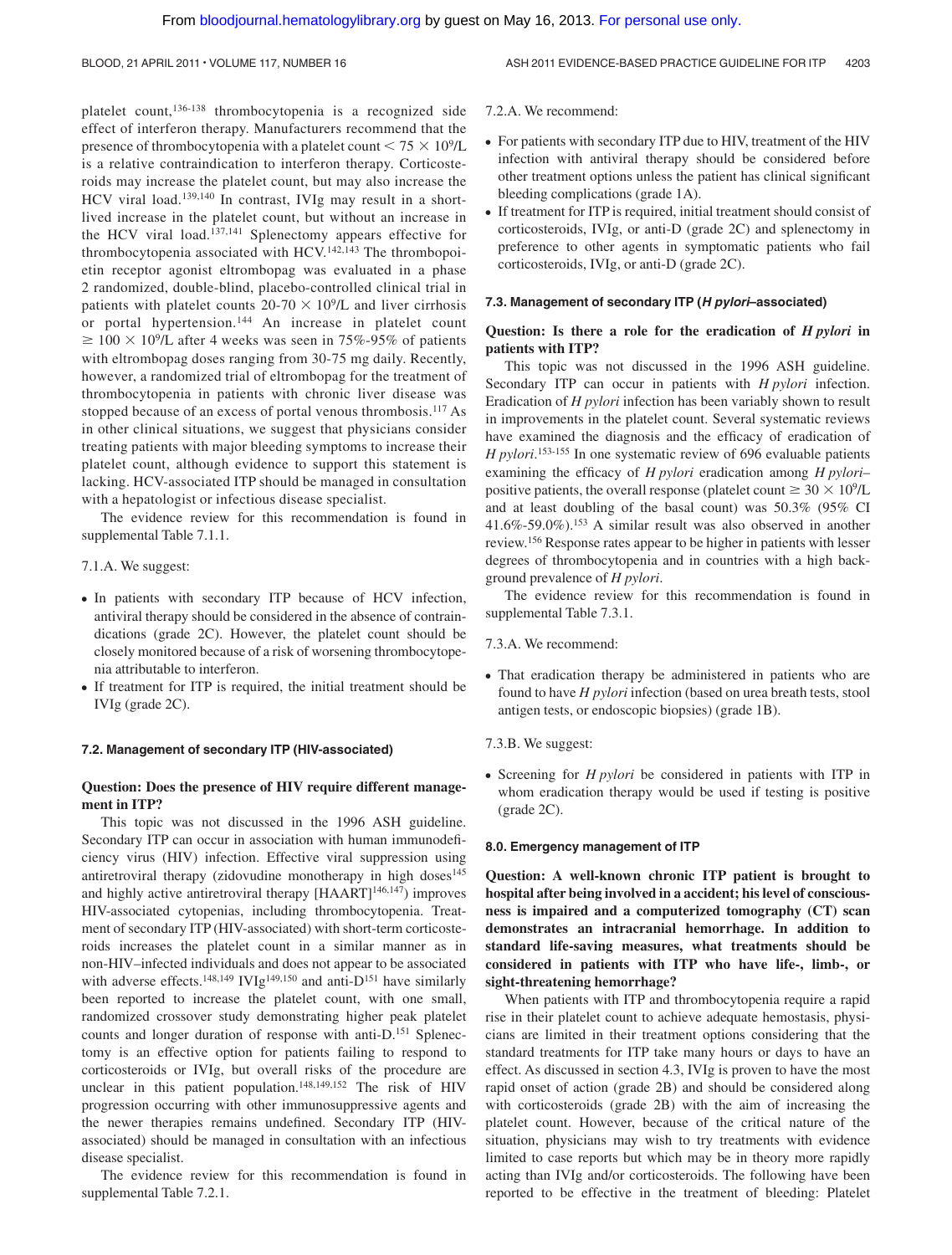transfusion<sup>157-159</sup> ranging from transfusions every 30 minutes to 8 hours, and platelet transfusions in conjunction with a continuous infusion of IVIg. These report either a rapid reduction in bleeding and/or an improvement in the platelet count. The effect on the platelet count does appear to be short-lived.

Recombinant factor VIIa (rfVIIa)160 has been used in several patients with ITP who were either bleeding or undergoing surgery. In all 18 cases reported, the bleeding stopped but 3 patients died. Care must be taken when using recombinant factor rfVIIa because of a risk of thrombosis (see the FDA-approved label [http://www.fda.gov/ downloads/BiologicsBloodVaccines/BloodBloodProducts/Approved Products/LicensedProductsBLAs/FractionatedPlasmaProducts/ucm 056915.pdf]).

Antifibrinolytic agents (aminocaproic acid and tranexamic acid) are discussed in case reports and reviews as an adjunct treatment for bleeding in thrombocytopenic patients, but their efficacy is unproved.161,162

Finally, in truly life-threatening bleeding, emergent splenectomy (with or without IVIg and/or corticosteroids, usually in concert with platelet transfusion) has been reported. This treatment should be regarded as heroic given the dangers of unplanned surgery, lack of immunization, risk of surgical bleeding, and risk of managing bleeding while preparing a patient for major abdominal surgery.

Compared with bone marrow failure, there is no evidence in ITP for a specific "target" platelet count after trauma or a threshold of safety if the patient requires an operative intervention. Physicians may wish to use the thresholds quoted in several other guidelines.

## **9.0. Summary**

This guideline was developed to provide practicing clinicians with evidence-based guidance for the management of ITP (Table 1). Because of the great variability in the description of clinical stages of ITP and clinical response criteria, we support the further standardization of terminology for ITP as promulgated by Rodeghiero et al.7 We were unable to make specific evidence-based recommendations in some key areas such as the treatment of acute bleeding, prioritizing treatment for patients who have failed first-line therapy, and specific platelet thresholds at which treatment should be considered. Additional focused research with standardized nomenclature will assist clinicians in addressing many of the "common issues" in treating patients with ITP.

## **Authorship**

Contribution: All authors assisted in the design, data extraction, and data analysis and wrote significant sections of the paper.

Conflict-of-interest disclosure: The authors declare no competing financial interests.

Correspondence: Mark Crowther, MD, McMaster University/ St Joseph's Hospital, 50 Charlton Ave East, Hamilton, ON, Canada L8N 4A6; e-mail: crowthrm@mcmaster.ca.

## **References**

- 1. George JN, Woolf SH, Raskob GE, et al. Idiopathic thrombocytopenic purpura: a practice guideline developed by explicit methods for the American Society of Hematology. *Blood*. 1996; 88(1):3-40.
- 2. Guyatt GH, Cook DJ, Jaeschke R, Pauker SG, Schunemann HJ. Grades of recommendation for antithrombotic agents: American College of Chest Physicians Evidence-Based Clinical Practice Guidelines (8th Edition). *Chest.* 2008;133(6 suppl):123S-131S.
- 3. Provan D, Stasi R, Newland AC, et al. International consensus report on the investigation and management of primary immune thrombocytopenia. *Blood*. 2010;115(2):168-186.
- 4. British Society of Haematology. Guidelines for the investigation and management of idiopathic thrombocytopenic purpura in adults, children and in pregnancy. *Br J Haematol.* 2003;120(4):574- 596.
- 5. Ruggeri M, Fortuna S, Rodeghiero F. Heterogeneity of terminology and clinical definitions in adult idiopathic thrombocytopenic purpura: a critical appraisal from a systematic review of the literature. *Haematologica*. 2008;93(1):98-103.
- 6. Bromberg ME. Immune thrombocytopenic purpura–the changing therapeutic landscape. *N Engl J Med*. 2006;355(16):1643-1645.
- 7. Rodeghiero F, Stasi R, Gernsheimer T, et al. Standardization of terminology, definitions and outcome criteria in immune thrombocytopenic purpura of adults and children: report from an international working group. *Blood*. 2009;113(11): 2386-2393.
- 8. Stasi R, Amadori S, Osborn J, Newland AC, Provan D. Long-term outcome of otherwise healthy individuals with incidentally discovered borderline thrombocytopenia. *PLoS Med*. 2006; 3(3):e24.
- 9. Kuhne T, Blanchette V, Buchanan GR, et al. Splenectomy in children with idiopathic thrombocytopenic purpura: a prospective study of 134 children from the Intercontinental Childhood ITP

Study Group. *Pediatr Blood Cancer*. 2007;49(6): 829-834.

- 10. Mantadakis E, Buchanan GR. Elective splenectomy in children with idiopathic thrombocytopenic purpura. *J Pediatr Hematol Oncol*. 2000;22(2): 148-153.
- 11. Sterne JA, Gavaghan D, Egger M. Publication and related bias in meta-analysis: power of statistical tests and prevalence in the literature. *J Clin Epidemiol*. 2000;53(11):1119-1129.
- 12. Scottish Intercollegiate Guidelines Network. *SIGN 50: a Guideline Developer's Handbook*. Edinburgh: Scottish Intercollegiate Guidelines Network; 2008.
- 13. Altintas A, Ozel A, Okur N, et al. Prevalence and clinical significance of elevated antinuclear antibody test in children and adult patients with idiopathic thrombocytopenic purpura. *J Thromb Thrombolysis*. 2007;24(2):163-168.
- 14. Hazzan R, Mukamel M, Yacobovich J, et al. Risk factors for future development of systemic lupus erythematosus in children with idiopathic thrombocytopenic purpura. *Pediatr Blood Cancer*. 2006;47(5 suppl):657-659.
- 15. Zimmerman SA, Ware RE. Clinical significance of the antinuclear antibody test in selected children with idiopathic thrombocytopenic purpura. *J Pediatr Hematol Oncol*. 1997;19(4):297-303.
- 16. Michel M, Chanet V, Galicier L, et al. Autoimmune thrombocytopenic purpura and common variable immunodeficiency: analysis of 21 cases and review of the literature. *Medicine* (*Baltimore*). 2004; 83(4):254-263.
- 17. Calpin C, Dick P, Poon A, Feldman W. Is bone marrow aspiration needed in acute childhood idiopathic thrombocytopenic purpura to rule out leukemia? *Arch Pediatr Adolesc Med*. 1998;152(4): 345-347.
- 18. Rosthøj S, Hedlund-Treutiger I, Rajantie J, et al. Duration and morbidity of newly diagnosed idiopathic thrombocytopenic purpura in children: a prospective nordic study of an unselected cohort. *J Pediatr*. 2003;143(3):302-307.
- 19. Kühne T, Buchanan GR, Zimmerman S, et al. A prospective comparative study of 2540 infants and children with newly diagnosed idiopathic thrombocytopenic purpura (ITP) from the intercontinental childhood ITP study group. *J Pediatr*. 2003;143(5):605-608.
- 20. Donato H, Picon A, Martinez M, et al. Demographic data, natural history, and prognostic factors of idiopathic thrombocytopenic purpura in children: a multicentered study from argentina. *Pediatr Blood Cancer*. 2009;52(4):491-496.
- 21. Duru F, Fisgin T, Yarali N, Kara A. Clinical course of children with immune thrombocytopenic purpura treated with intravenous immunoglobulin G or megadose methylprednisolone or observed without therapy. *Pediatr Hematol Oncol*. 2002; 19(4):219-225.
- 22. Fujisawa K, Iyori H, Ohkawa H, et al. A prospective, randomized trial of conventional, dose-accelerated corticosteroids and intravenous immunoglobulin in children with newly diagnosed idiopathic thrombocytopenic purpura. *Int J Hematol*. 2000;72(3):376-383.
- 23. Neunert CE, Buchanan GR, Imbach P, et al. Severe hemorrhage in children with newly diagnosed immune thrombocytopenic purpura. *Blood*. 2008;112(10):4003-4008.
- 24. Bolton-Maggs PH, Moon I. Assessment of UK practice for management of acute childhood idiopathic thrombocytopenic purpura against published guidelines. *Lancet*. 1997;350(9078):620- 623.
- 25. Buchanan GR, Adix L. Grading of hemorrhage in children with idiopathic thrombocytopenic purpura. *J Pediatr*. 2002;141(5):683-688.
- 26. Zeller B, Rajantie J, Hedlund-Treutiger I, et al. Childhood idiopathic thrombocytopenic purpura in the Nordic countries: epidemiology and predictors of chronic disease. *Acta Paediatr*. 2005;94(2): 178-184.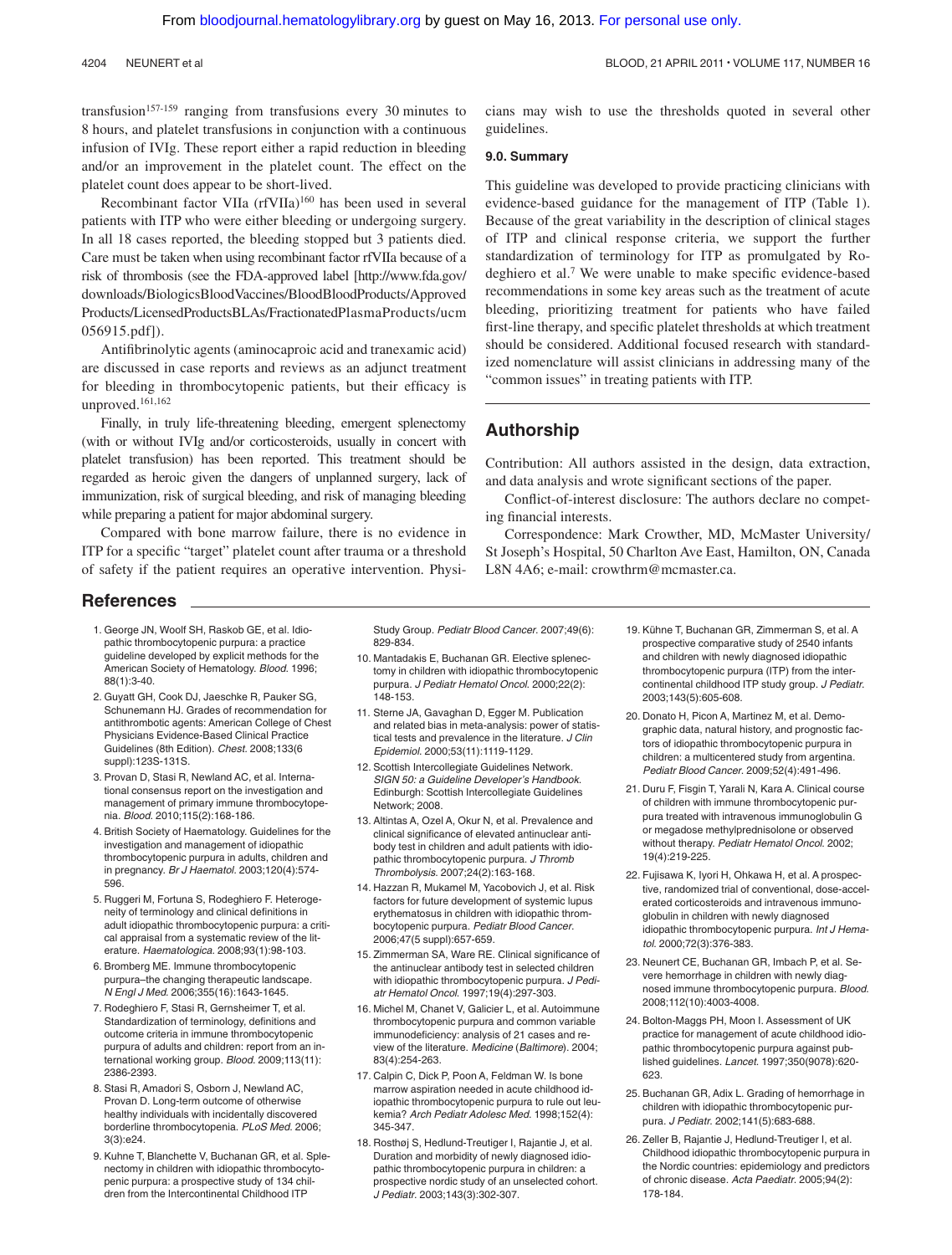## BLOOD, 21 APRIL 2011 · VOLUME 117, NUMBER 16 ASH 2011 EVIDENCE-BASED PRACTICE GUIDELINE FOR ITP 4205

- 27. Blanchette V, Carcao M. Approach to the investigation and management of immune thrombocytopenic purpura in children. *Semin Hematol*. 2000; 37(3):299-314.
- 28. Beck CE, Nathan PC, Parkin PC, Blanchette VS, Macarthur C. Corticosteroids versus intravenous immune globulin for the treatment of acute immune thrombocytopenic purpura in children: a systematic review and meta-analysis of randomized controlled trials. *J Pediatr*. 2005;147(4):521- 527.
- 29. Shahgholi E, Vosough P, Sotoudeh K, et al. Intravenous immune globulin versus intravenous anti-D immune globulin for the treatment of acute immune thrombocytopenic purpura. *Indian J Pediatr*. 2008;75(12):1231-1235.
- 30. Son DW, Jeon I-S, Yang SW, Cho SH. A single dose of anti-D immunoglobulin raises platelet count as efficiently as intravenous immunoglobulin in newly diagnosed immune thrombocytopenic purpura in korean children. *J Pediatr Hematol Oncol*. 2008;30(8):598-601.
- 31. Tarantino MD, Young G, Bertolone SJ, et al. Single dose of anti-D immune globulin at 75mug/kg is as effective as intravenous immune globulin at rapidly raising the platelet count in newly diagnosed immune thrombocytopenic purpura in children. *J Pediatr*. 2006;148(4):489-494.
- 32. Tarantino MD, Madden RM, Fennewald DL, Patel CC, Bertolone SJ. Treatment of childhood acute immune thrombocytopenic purpura with anti-D immune globulin or pooled immune globulin. *J Pediatr*. 1999;134(1): 21-26.
- 33. http://www.fda.gov/Safety/MedWatch/SafetyInfor mation/SafetyAlertsforHumanMedicalProducts/ ucm203739.htm. Accessed June 8, 2010.
- 34. Gaines AR. Disseminated intravascular coagulation associated with acute hemoglobinemia or hemoglobinuria following Rh(0)(D) immune globulin intravenous administration for immune thrombocytopenic purpura. *Blood*. 2005;106(5): 1532-1537.
- 35. Bennett CM, Rogers ZR, Kinnamon DD, et al. Prospective phase 1/2 study of rituximab in childhood and adolescent chronic immune thrombocytopenic purpura. *Blood*. 2006;107(7):2639-2642.
- 36. Mueller BU, Bennett CM, Feldman HA, et al. One year follow-up of children and adolescents with chronic immune thrombocytopenic purpura (ITP) treated with rituximab. *Pediatr Blood Cancer*. 2009;52(2):259-262.
- 37. Wang J, Wiley JM, Luddy R, Greenberg J, Feuerstein MA, Bussel JB. Chronic immune thrombocytopenic purpura in children: assessment of rituximab treatment. *J Pediatr*. 2005; 146(2):217-221.
- 38. Taube T, von Stackelberg A, Schulte-Overberg U, Henze G, Schmid H, Reinhard H. Chronic immune thrombocytopentic purpura in children: assessment of rituximab treatment [letter]. *J Pediatr*. 2006;148(3):423.
- 39. Rao A, Kelly M, Musselman M, et al. Safety, efficacy, and immune reconstitution after rituximab therapy in pediatric patients with chronic or refractory hematologic autoimmune cytopenias. *Pediatr Blood Cancer*. 2008;50(4):822-825.
- 40. Parodi E, Rivetti E, Amendola G, et al. Long-term follow-up analysis after rituximab therapy in children with refractory symptomatic ITP: identification of factors predictive of a sustained response. *Br J Haematol*. 2009;144(4):552-558.
- 41. Carson KR, Evens AM, Richey EA, et al. Progressive multifocal leukoencephalopathy after rituximab therapy in HIV-negative patients: a report of 57 cases from the Research on Adverse Drug Events and Reports project. *Blood*. 2009;113(20): 4834-4840.
- 42. Quartier P, Brethon B, Philippet P, Landman-Parker J, Le DF, Fischer A. Treatment of childhood autoimmune haemolytic anaemia with rituximab. *Lancet*. 2001;358(9292):1511-1513.
- 43. Hedlund-Treutiger I, Henter J-I, Elinder G. Randomized study of IVIg and high-dose dexamethasone therapy for children with chronic idiopathic thrombocytopenic purpura. *J Pediatr Hematol Oncol*. 2003;25(2):139-144.
- 44. Chen J-S, Wu J-M, Chen Y-J, Yeh T-F. Pulsed high-dose dexamethasone therapy in children with chronic idiopathic thrombocytopenic purpura. *J Pediatr Hematol Oncol*. 1997;19(6):526-529.
- 45. Kühne T, Freedman J, Semple JW, Doyle J, Butchart S, Blanchette VS. Platelet and immune responses to oral cyclic dexamethasone therapy in childhood chronic immune thrombocytopenic purpura. *J Pediatr*. 1997;130(1):17-24.
- 46. Borgna-Pignatti C, Rugolotto S, Nobili B, et al. A trial of high-dose dexamethasone therapy for chronic idiopathic thrombocytopenic purpura in childhood. *J Pediatr*. 1997;130(1):13-16.
- 47. Wali YA, Al Lamki Z, Shah W, Zacharia M, Hassan A. Pulsed high-dose dexamethasone therapy in children with chronic idiopathic thrombocytopenic purpura. *Pediatr Hematol Oncol*. 2002;19(5):329-335.
- 48. Damodar S, Viswabandya A, George B, Mathews V, Chandy M, Srivastava A. Dapsone for chronic idiopathic thrombocytopenic purpura in children and adults: a report on 90 patients. *Eur J Haematol*. 2005;75(4):328-331.
- 49. Aronis S, Platokouki H, Avgeri M, Pergantou H, Keramidas D. Retrospective evaluation of longterm efficacy and safety of splenectomy in chronic idiopathic thrombocytopenic purpura in children. *Acta Paediatr*. 2004;93(5):638-642.
- 50. Donato H, Picon A, Rapetti MC, et al. Splenectomy and spontaneous remission in children with chronic idiopathic thrombocytopenic purpura. *Pediatr Blood Cancer*. 2006;47(5 suppl):737-739.
- 51. Wang T, Xu M, Ji L, Yang R. Splenectomy for chronic idiopathic thrombocytopenic purpura in children: a single center study in China. *Acta Haematol*. 115(1-2):39-45, 2006.
- 52. Imbach P, Kuhne T, Muller D, et al. Childhood ITP: 12 months follow-up data from the prospective registry I of the Intercontinental Childhood ITP Study Group (ICIS). *Pediatr Blood Cancer*. 2006;46(3):351-356.
- 53. Treepongkaruna S, Sirachainan N, Kanjanapongkul S, et al. Absence of platelet recovery following Helicobacter pylori eradication in childhood chronic idiopathic thrombocytopenic purpura: a multi-center randomized controlled trial. *Pediatr Blood Cancer*. 2009;53(1):72-77.
- 54. Loffredo G, Marzano MG, Migliorati R, et al. The relationship between immune thrombocytopenic purpura and Helicobacter pylori infection in children: where is the truth? *Eur J Pediatr*. 2007; 166(10):1067-1068.
- 55. Yetgin S, Demir H, Arslan D, Unal S, Kocak N. Autoimmune thrombocytopenic purpura and Helicobacter pylori infection effectivity during childhood. *Am J Hematol*. 2005;78(4):318.
- 56. Neefjes VM, Heijboer H, Tamminga RY, Neefjes VME, Heijboer H, Tamminga RYJ. H. pylori infection in childhood chronic immune thrombocytopenic purpura. *Haematologica*. 2007;92(4):576.
- 57. Mantadakis E, Farmaki E, Buchanan GR. Thrombocytopenic purpura after measles-mumpsrubella vaccination: a systematic review of the literature and guidance for management. *J Pediatr*. 2010;156(4):623-628.
- 58. Jubelirer SJ, Harpold R. The role of the bone marrow examination in the diagnosis of immune thrombocytopenic purpura: case series and literature review. *Clin Appl Thromb Hemost*. 2002;8(1): 73-76.
- 59. Mak YK, Yu PH, Chan CH, Chu YC. The management of isolated thrombocytopenia in Chinese adults: does bone marrow examination have a role at presentation? *Clin Lab Haematol*. 2000; 22(6):355-358.
- 60. Westerman DA, Grigg AP. The diagnosis of idio-

pathic thrombocytopenic purpura in adults: does bone marrow biopsy have a place? *Med J Aust*. 1999;170(5):216-217.

- 61. Brighton TA, Evans S, Castaldi PA, Chesterman CN, Chong BH. Prospective evaluation of the clinical usefulness of an antigen-specific assay (MAIPA) in idiopathic thrombocytopenic purpura and other immune thrombocytopenias. *Blood*. 1996;88(1):194-201.
- 62. Davoren A, Bussel J, Curtis BR, Moghaddam M, Aster RH, McFarland JG. Prospective evaluation of a new platelet glycoprotein (GP)-specific assay (PakAuto) in the diagnosis of autoimmune thrombocytopenia (AITP). *Am J Hematol*. 2005;78(3): 193-197.
- 63. Fabris F, Scandellari R, Randi ML, Carraro G, Luzzatto G, Girolami A. Attempt to improve the diagnosis of immune thrombocytopenia by combined use of two different platelet autoantibodies assays (PAIgG and MACE). *Haematologica*. 2002;87(10):1046-1052.
- 64. Kuwana M, Kurata Y, Fujimura K, et al. Preliminary laboratory based diagnostic criteria for immune thrombocytopenic purpura: evaluation by multi-center prospective study. *J Thromb Haemost*. 2006;4(9):1936-1943.
- 65. Kuwana M, Okazaki Y, Satoh T, Asahi A, Kajihara M, Ikeda Y. Initial laboratory findings useful for predicting the diagnosis of idiopathic thrombocytopenic purpura. *Am J Med*. 2005;118(9):1026-1033.
- 66. Lin J-S, Lyou J-Y, Chen Y-J, et al. Screening for platelet antibodies in adult idiopathic thrombocytopenic purpura: a comparative study using solid phase red cell adherence assay and flow cytometry. *J Chin Med Assoc*. 2006;69(12):569-574.
- 67. McMillan R, Wang L, Tani P. Prospective evaluation of the immunobead assay for the diagnosis of adult chronic immune thrombocytopenic purpura (ITP). *J Thromb Haemost*. 2003;1(3):485-491.
- 68. Nishioka T, Yamane T, Takubo T, Ohta K, Park K, Hino M. Detection of various platelet-associated immunoglobulins by flow cytometry in idiopathic thrombocytopenic purpura. *Cytometry B Clin Cytom*. 2005;68(1):37-42.
- 69. Romero-Guzmán LT, Lopez-Karpovitch X, Paredes R, Barrales-Benitez O, Piedras J. Detection of platelet-associated immunoglobulins by flow cytometry for the diagnosis of immune thrombocytopenia: a prospective study and critical review. *Haematologica*. 2000;85(6):627-631.
- 70. Stockelberg D, Hou M, Jacobsson S, Kutti J, Wadenvik H. Detection of platelet antibodies in chronic idiopathic thrombocytopenic purpura (ITP): a comparative study using flow cytometry, a whole platelet ELISA, and an antigen capture ELISA. *Eur J Haematol*. 56(1-2):72-77, 1996.
- 71. Warner MN, Moore JC, Warkentin TE, Santos AV, Kelton JG. A prospective study of protein-specific assays used to investigate idiopathic thrombocytopenic purpura. *Br J Haematol*. 1999;104(3): 442-447.
- 72. Bidot CJ, Jy W, Horstman LL, et al. Antiphospholipid antibodies in immune thrombocytopenic purpura tend to emerge in exacerbation and decline in remission. *Br J Haematol*. 2005;128(3):366- 372.
- 73. Diz-Küçükkaya R, Hacihanefioglu A, Yenerel M, et al. Antiphospholipid antibodies and antiphospholipid syndrome in patients presenting with immune thrombocytopenic purpura: a prospective cohort study. *Blood*. 2001;98(6):1760-1764.
- 74. Funauchi M, Hamada K, Enomoto H, et al. Characteristics of the clinical findings in patients with idiopathic thrombocytopenic purpura who are positive for anti-phospholipid antibodies. *Intern Med*. 1997;36(12):882-885.
- 75. Pierrot-Deseilligny Despujol C, Michel M, Khellaf M, et al. Antiphospholipid antibodies in adults with immune thrombocytopenic purpura. *Br J Haematol*. 2008;142(4):638-643.
- 76. Abbasi SY, Milhem M, Zaru L. A positive antinuclear antibody test predicts for a poor response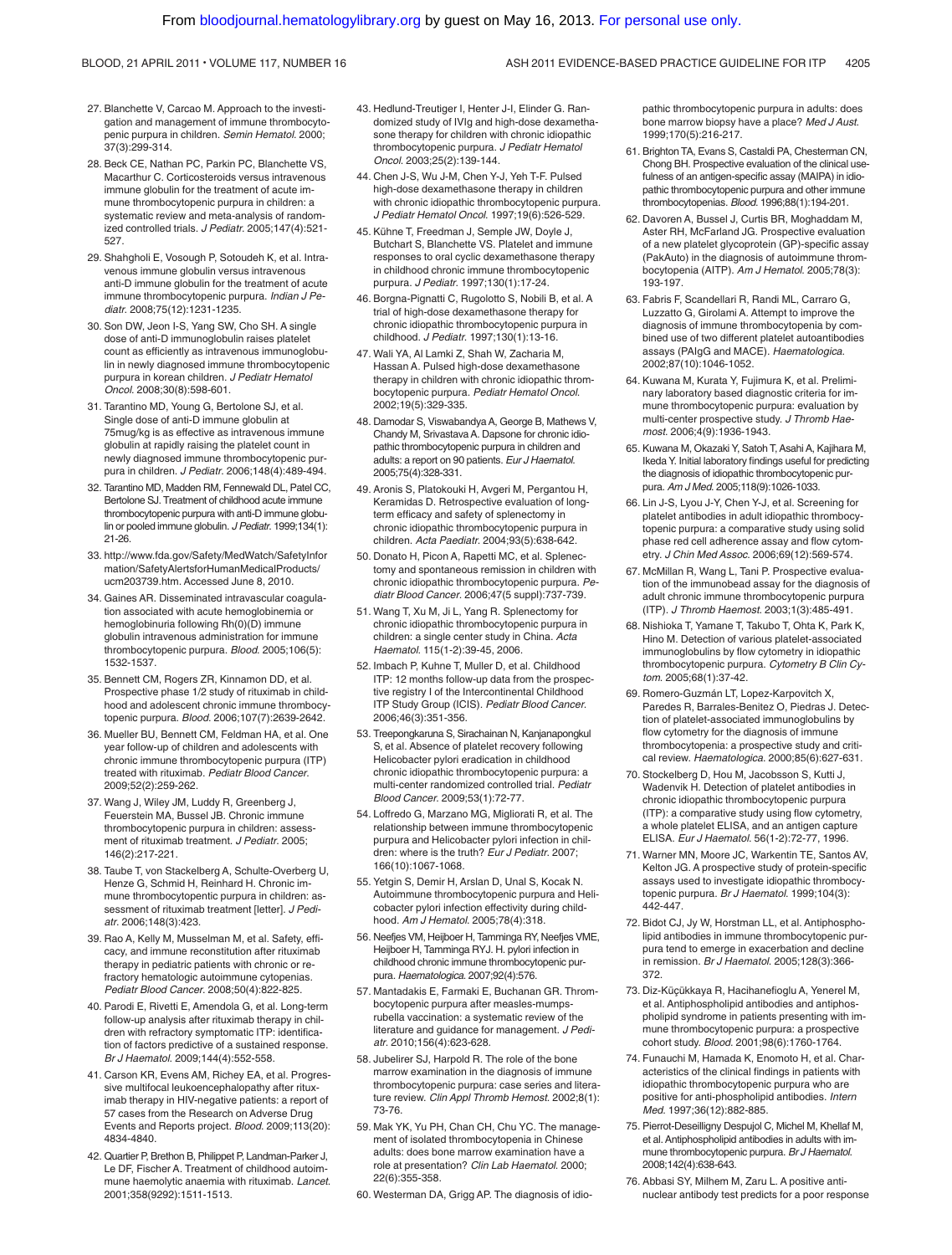#### 4206 NEUNERT et al BLOOD, 21 APRIL 2011 • VOLUME 117, NUMBER 16

to initial steroid therapy in adults with idiopathic thrombocytopenic purpura. *Ann Hematol*. 2008; 87(6):459-462.

- 77. Gouin-Thibault I, Cassinat B, Chomienne C, Rain J-D, Najean Y, Schlageter M-H. Is the thrombopoietin assay useful for differential diagnosis of thrombocytopenia? Analysis of a cohort of 160 patients with thrombocytopenia and defined platelet life span. *Clin Chem*. 2001; 47(9):1660-1665.
- 78. Abe Y, Wada H, Sakakura M, et al. Usefulness of fully automated measurement of reticulated platelets using whole blood. *Clin Appl Thromb Hemost*. 2005;11(3):263-270.
- 79. Bowles KM, Bloxham DM, Perry DJ, Baglin TP. Discrepancy between impedance and immunofluorescence platelet counting has implications for clinical decision making in patients with idiopathic thrombocytopenia purpura. *Br J Haematol*. 2006; 134(3):320-322.
- 80. Gohda F, Uchiumi H, Handa H, et al. Identification of inherited macrothrombocytopenias based on mean platelet volume among patients diagnosed with idiopathic thrombocytopenia. *Thromb Res*. 2007;119(6):741-746.
- 81. Kaito K, Otsubo H, Usui N, et al. Platelet size deviation width, platelet large cell ratio, and mean platelet volume have sufficient sensitivity and specificity in the diagnosis of immune thrombocytopenia. *Br J Haematol*. 2005;128(5):698-702.
- 82. Koh K-R, Yamane T, Ohta K, Hino M, Takubo T, Tatsumi N. Pathophysiological significance of simultaneous measurement of reticulated platelets, large platelets and serum thrombopoietin in nonneoplastic thrombocytopenic disorders. *Eur J Haematol*. 1999;63(5):295-301.
- 83. Ntaios G, Papadopoulos A, Chatzinikolaou A, et al. Increased values of mean platelet volume and platelet size deviation width may provide a safe positive diagnosis of idiopathic thrombocytopenic purpura. *Acta Haematol*. 2008;119(3):173-177.
- 84. Sakakura M, Wada H, Abe Y, et al. Usefulness of measurement of reticulated platelets for diagnosis of idiopathic thrombocytopenic purpura. *Clin Appl Thromb Hemost*. 2005;11(3):253-261.
- 85. Stasi R, Stipa E, Masi M, et al. Long-term observation of 208 adults with chronic idiopathic thrombocytopenic purpura. *Am J Med*. 1995;98(5):436- 442.
- 86. Sailer T, Lechner K, Panzer S, Kyrle PA, Pabinger I. The course of severe autoimmune thrombocytopenia in patients not undergoing splenectomy. *Haematologica*. 2006;91(8):1041-1045.
- 87. Cooper N, Woloski BMR, Fodero EM, et al. Does treatment with intermittent infusions of intravenous anti-D allow a proportion of adults with recently diagnosed immune thrombocytopenic purpura to avoid splenectomy? *Blood*. 2002;99(6): 1922-1927.
- 88. Terrell DR, Beebe LA, George JN, Vesely SK, Mold JW. Referral of patients with thrombocytopenia from primary care clinicians to hematologists. *Blood*. 2009;113(17):4126-4127.
- 89. Bizzoni L, Mazzucconi MG, Gentile M, et al. Idiopathic thrombocytopenic purpura (ITP) in the elderly: clinical course in 178 patients. *Eur J Haematol*. 2006;76(3):210-216.
- 90. Cohen YC, Djuibegovic B, Shamai-Lubovitz O, Mozes B. The bleeding risk and natural history of idiopathic thrombocytopenic purpura in patients with persistent low platelet counts. *Arch Intern Med*. 2000;160(11):1630-1638.
- 91. Daou S, Federici L, Zimmer J, Maloisel F, Serraj K, Andres E. Idiopathic thrombocytopenic purpura in elderly patients: a study of 47 cases from a single reference center. *Eur J Intern Med*. 2008;19(6):447- 451.
- 92. Frederiksen H, Schmidt K. The incidence of idiopathic thrombocytopenic purpura in adults increases with age. *Blood*. 1999;94(3):909-913.
- 93. Kaya E, Erkurt MA, Aydogdu I, et al. Retrospective analysis of patients with idiopathic thrombo-

cytopenic purpura from Eastern Anatolia. *Med Princ Pract*. 2007;16(2):100-106.

- 94. Li H-Q, Zhang L, Zhao H, Ji L-X, Yang R-C. Chronic idiopathic thrombocytopenic purpura in adult Chinese patients: a retrospective singlecentered analysis of 1791 cases. *Chin Med J*. 2005;118(1):34-37.
- 95. Neylon AJ, Saunders PWG, Howard MR, Proctor SJ, Taylor PRA. Clinically significant newly presenting autoimmune thrombocytopenic purpura in adults: a prospective study of a population-based cohort of 245 patients. *Br J Haematol*. 2003; 122(6):966-974.
- 96. Pamuk GE, Pamuk ON, Baslar Z, et al. Overview of 321 patients with idiopathic thrombocytopenic purpura: retrospective analysis of the clinical features and response to therapy. *Ann Hematol*. 2002;81(8):436-440.
- 97. Portielje JEA, Westendorp RGJ, Kluin-Nelemans HC, Brand A. Morbidity and mortality in adults with idiopathic thrombocytopenic purpura. *Blood*. 2001;97(9): 2549-2554.
- 98. Schoonen WM, Kucera G, Coalson J, et al. Epidemiology of immune thrombocytopenic purpura in the general practice research database. *Br J Haematol*. 2009;145(2):235-244.
- 99. Vianelli N, Valdre L, Fiacchini M, et al. Long-term follow-up of idiopathic thrombocytopenic purpura in 310 patients. *Haematologica*. 2001;86(5):504- 509.
- 100. Wong GC, Lee LH. A study of idiopathic thrombocytopenic purpura (ITP) patients over a ten-year period. *Ann Acad Med Singapore*. 1998;27(6): 789-793.
- 101. Zimmer J, Andres E, Noel E, Koumarianou A, Blickle J-F, Maloisel F. Current management of adult idiopathic thrombocytopenic purpura in practice: a cohort study of 201 patients from a single center. *Clin Lab Haematol*. 2004;26(2): 137-142.
- 102. Alpdogan O, Budak-Alpdogan T, Ratip S, et al. Efficacy of high-dose methylprednisolone as a first-line therapy in adult patients with idiopathic thrombocytopenic purpura. *Br J Haematol*. 1998; 103(4):1061-1063.
- 103. Borst F, Keuning JJ, van Hulsteijn H, Sinnige H, Vreugdenhil G. High-dose dexamethasone as a first- and second-line treatment of idiopathic thrombocytopenic purpura in adults. *Ann Hematol*. 2004;83(12):764-768.
- 104. Cheng Y, Wong RS, Soo YO, et al. Initial treatment of immune thrombocytopenic purpura with high-dose dexamethasone. *N Engl J Med*. 2003; 349(9):831-836.
- 105. George JN, Raskob GE, Vesely SK, et al. Initial management of immune thrombocytopenic purpura in adults: a randomized controlled trial comparing intermittent anti-D with routine care. *Am J Hematol*. 2003;74(3):161-169.
- 106. Godeau B, Caulier MT, Decuypere L, Rose C, Schaeffer A, Bierling P. Intravenous immunoglobulin for adults with autoimmune thrombocytopenic purpura: results of a randomized trial comparing 0.5 and 1 g/kg b.w. *Br J Haematol*. 1999; 107(4):716-719.
- 107. Godeau B, Chevret S, Varet B, et al. Intravenous immunoglobulin or high-dose methylprednisolone, with or without oral prednisone, for adults with untreated severe autoimmune thrombocytopenic purpura: a randomised, multicentre trial. *Lancet*. 2002;359(9300):23-29.
- 108. Mazzucconi MG, Fazi P, Bernasconi S, et al. Therapy with high-dose dexamethasone (HD-DXM) in previously untreated patients affected by idiopathic thrombocytopenic purpura: a GIMEMA experience. *Blood*. 2007;109(4):1401-1407.
- 109. Newman GC, Novoa MV, Fodero EM, Lesser ML, Woloski BMR, Bussel JB. A dose of 75 mug/kg/d of i.v. anti-D increases the platelet count more rapidly and for a longer period of time than 50 mug/kg/d in adults with immune thrombocytope-

nic purpura. *Br J Haematol*. 2001;112(4):1076-

110. Zaja F, Baccarani M, Mazza P, et al. Dexamethasone plus rituximab yields higher sustained response rates than dexamethasone monotherapy in adults with primary immune thrombocytopenia. *Blood*. 2010;115(14):2755-2762.

1078.

- 111. George JN, Mathias SD, Go RS, et al. Improved quality of life for romiplostim-treated patients with chronic immune thrombocytopenic purpura: results from two randomized, placebo-controlled trials. *Br J Haematol*. 2009;144(3):409-415.
- 112. Waghorn DJ. Overwhelming infection in asplenic patients: current best practice preventive measures are not being followed. *J Clin Pathol*. 2001; 54(3):214-218.
- 113. Thomsen RW, Schoonen WM, Farkas DK, et al. Risk for hospital contact with infection in patients with splenectomy: a population-based cohort study. *Ann Intern Med*. 2009;151(8):546-555.
- 114. Bussel JB, Provan D, Shamsi T, et al. Effect of eltrombopag on platelet counts and bleeding during treatment of chronic idiopathic thrombocytopenic purpura: a randomised, double-blind, placebo-controlled trial. *Lancet*. 2009;373(9664): 641-648.
- 115. Kuter DJ, Bussel JB, Lyons RM, et al. Efficacy of romiplostim in patients with chronic immune thrombocytopenic purpura: a double-blind randomised controlled trial. *Lancet*. 2008;371(9610): 395-403.
- 116. Bussel JB, Kuter DJ, Pullarkat V, Lyons RM, Guo M, Nichol JL. Safety and efficacy of longterm treatment with romiplostim in thrombocytopenic patients with chronic ITP. *Blood*. 2009; 113(10):2161-2171.
- 117. Cuker A. Toxicities of the thrombopoietic growth factors. *Semin Hematol*. 2010;47(3):289-298.
- 118. Gernsheimer TB, George JN, Aledort LM, et al. Evaluation of bleeding and thrombotic events during long-term use of romiplostim in patients with chronic immune thrombocytopenia (ITP). *J Thromb Haemost*. 2010;8(6):1372-1382.
- 119. Kuter DJ, Mufti GJ, Bain BJ, Hasserjian RP, Davis W, Rutstein M. Evaluation of bone marrow reticulin formation in chronic immune thrombocytopenia patients treated with romiplostim. *Blood*. 2009;114(18):3748- 3756.
- 120. Arnold DM, Dentali F, Crowther MA, et al. Systematic review: efficacy and safety of rituximab for adults with idiopathic thrombocytopenic purpura. *Ann Intern Med*. 2007;146(1):25-33.
- 121. Patel V, Mihatov N, Cooper N, Stasi R, Cunningham-Rundles S, Bussel JB. Long-term follow-up of patients with immune thrombocytopenic purpura whose initial response to rituximab lasted a minimum of one year. *J Support Oncol*. 2007;5(4 suppl 2):82-84, 2007.
- 122. Medeot M, Zaja F, Vianelli N, et al. Rituximab therapy in adult patients with relapsed or refractory immune thrombocytopenic purpura: longterm follow-up results. *Eur J Haematol*. 2008; 81(3):165-169.
- 123. Common Terminology Criteria for Adverse Events (CTCAE) and Common Toxicity Criteria (CTC). http://evs.nci.nih.gov/ftp1.CTCAE/About.html. Accessed October 11, 2010.
- 124. Kojouri K, Vesely SK, Terrell DR, George JN. Splenectomy for adult patients with idiopathic thrombocytopenic purpura: a systematic review to assess long-term platelet count responses, prediction of response, and surgical complications. *Blood*. 2004;104(9):2623-2634.
- 125. Balagué C, Vela S, Targarona EM, et al. Predictive factors for successful laparoscopic splenectomy in immune thrombocytopenic purpura: study of clinical and laboratory data. *Surg Endosc*. 2006;20(8):1208-1213.
- 126. McMillan R, Durette C. Long-term outcomes in adults with chronic ITP after splenectomy failure. *Blood*. 2004;104(4):956-960.